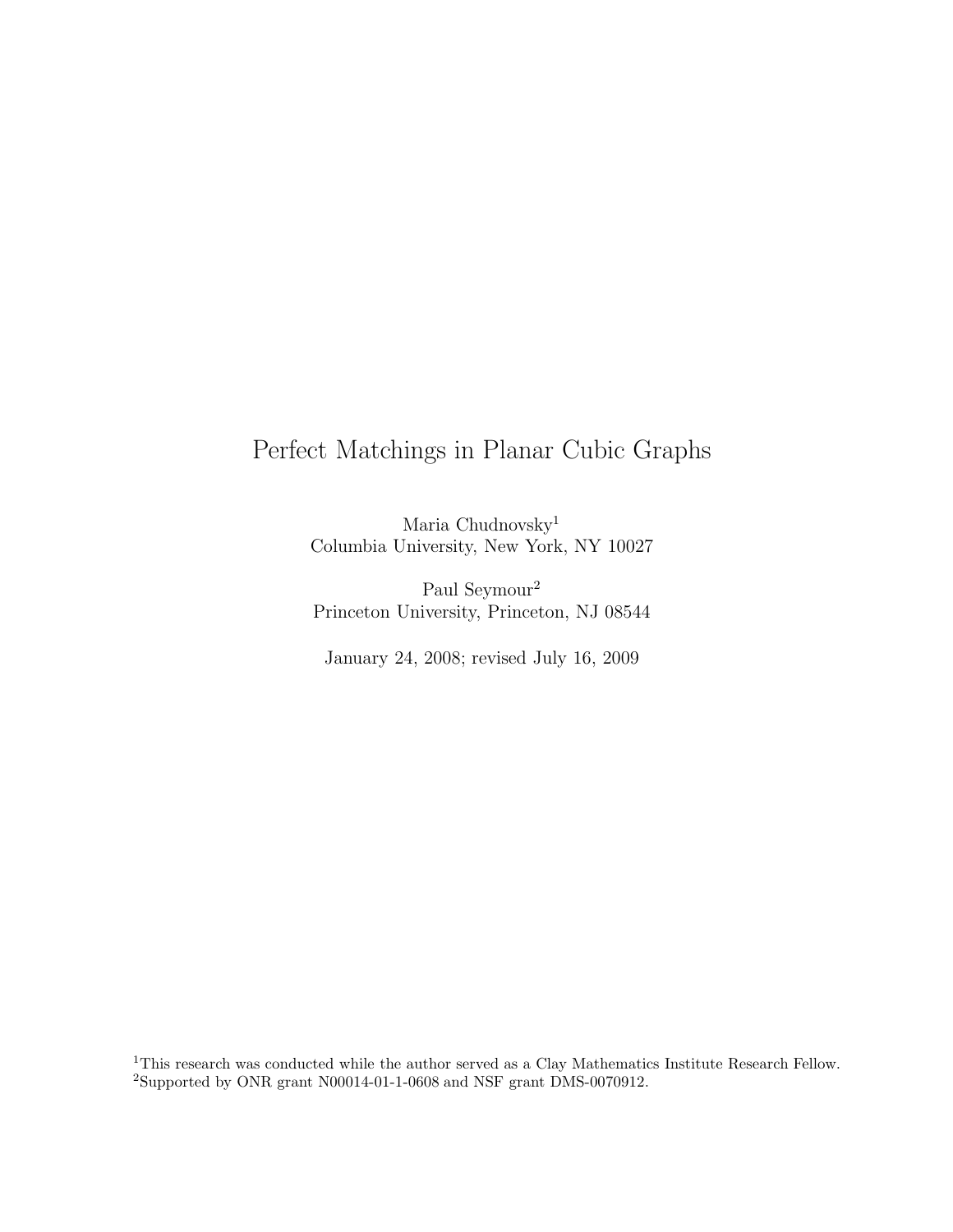#### Abstract

A well-known conjecture of Lovász and Plummer from the mid-1970's, still open, asserts that for every cubic graph G with no cutedge, the number of perfect matchings in G is exponential in  $|V(G)|$ . In this paper we prove the conjecture for planar graphs; we prove that if  $G$  is a planar cubic graph with no cutedge, then G has at least

 $2^{\left| {V(G)} \right| \left/ {655978752} \right. }$ 

perfect matchings.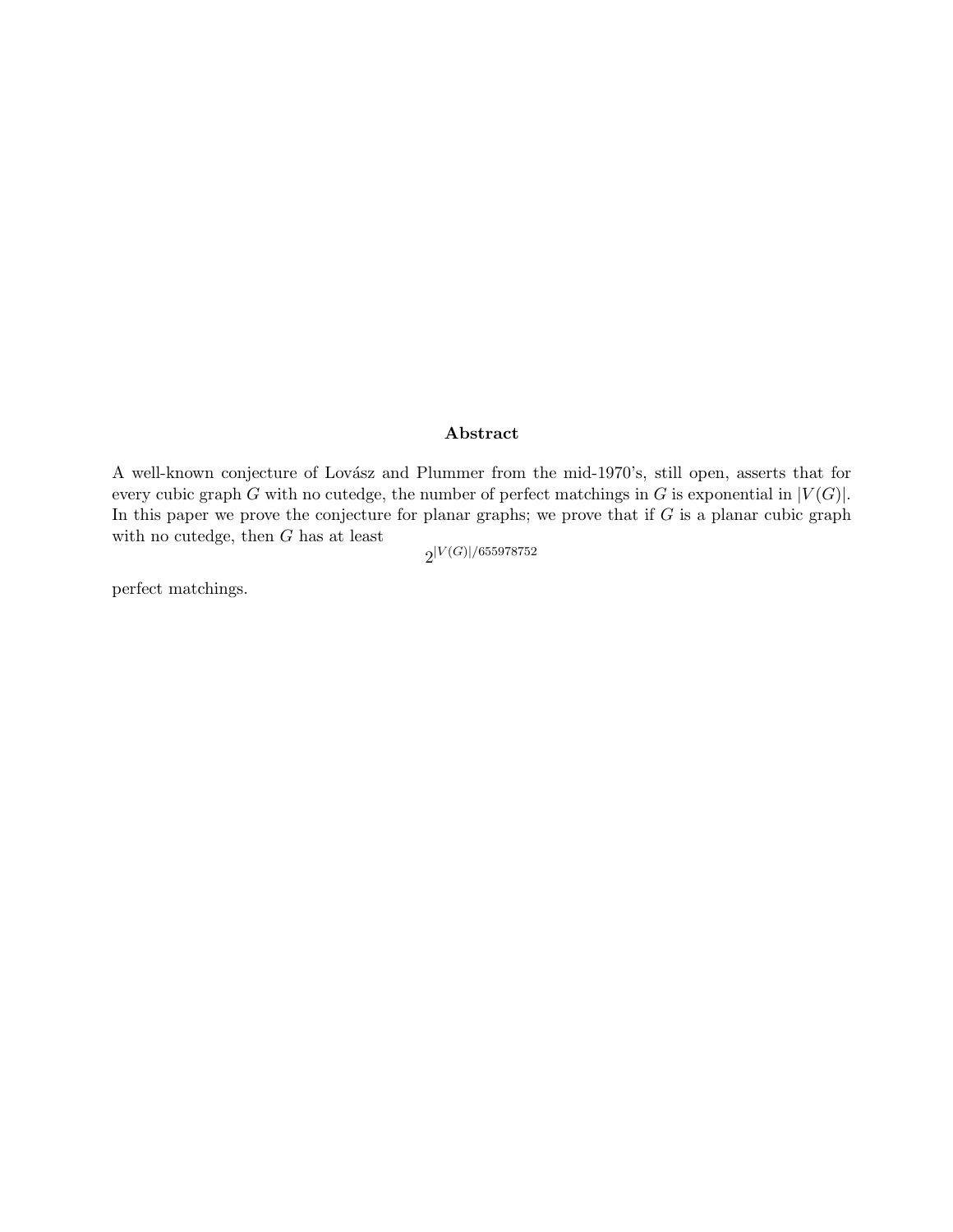# 1 Introduction

In 1998, Schrijver [4] proved the "Schrijver-Valiant conjecture", a lower bound on the number of perfect matchings in a k-regular bipartite graph. A consequence of this is that every cubic bipartite graph has exponentially many perfect matchings.

But what about non-bipartite cubic graphs? They need not have any perfect matchings at all, so let us confine ourselves to cubic graphs without cutedges. In that case, Lovász and Plummer  $[3]$ conjectured in the mid-1970's that again such a graph  $G$  must have exponentially many perfect matchings. This has proved to be a challenging question, and is still open; and the best lower bound currently known is  $|V(G)|/2 + 1$  (except for one graph with twelve vertices and only six perfect matchings), proved recently by Kral, Sereni and Stiebitz [2]. In this paper we prove the conjecture for planar cubic graphs, the following:

1.1 Let G be a planar cubic graph with no cutedge. Then G has at least

 $2^{\left| {V(G)} \right| \left/ {655978752} \right. }$ 

#### perfect matchings.

Planarity provides two advantages. First, we have the four-colour theorem, which tells us that planar cubic graphs without cutedges are 3-edge-colourable, and thus provides us with a way to produce triples of perfect matchings that cover all the edges. (However, it is not true that these graphs necessarily have exponentially many 3-edge-colourings — unlike bipartite cubic graphs, which do so we need to use the four-colour theorem in an indirect way.) The second advantage of planarity is that we have regions, a source of cycles of bounded length whose deletion does not reduce the connectivity of the graph very much; and these will be key to the proof.

The proof breaks into two parts; first we prove the statement for cyclically 4-edge–connected planar cubic graphs, and then we deduce it for general (planar) cubic graphs.

The idea in the cyclically 4-edge-connected case is, we first find linearly many even length cycles, disjoint and carefully chosen (ideally we would like them far apart, and each bounding either one region or the union of two regions). This set of cycles has exponentially many subsets; let X be one of its subsets. For each cycle in  $X$ , delete its even edges and replace its odd edges by pairs of parallel edges. (Let us call this "flipping" the cycle.) We arrange that for each  $X$  the graph we produce will be a planar cubic graph with no cutedges, and will therefore be 3-edge-colourable, because of the four-colour theorem. Consequently there will be a triple of perfect matchings of the original graph, such that we can reconstruct  $X$  from this triple. This shows that the original graph had exponentially many triples of perfect matchings, and therefore exponentially many perfect matchings. The problem here is that we cannot necessarily find such a large set of even cycles sufficiently far apart for them all to be flippable independently without producing cutedges, and we sometimes have to make do with something a little less (we make use of the fact that there are two ways to flip a cycle, depending on which we designate as its "even" edges, and we only need one of the two ways to work).

The second half of the proof, when the graph is not cyclically 4-edge-connected, is quite nontrivial, rather surprisingly so, and it is the proof for this case that makes the constant in our main result so large. We find it necessary to retain the stronger statement proved in the cyclically 4-edgeconnected case, that we have linearly many disjoint cycles that can all be independently "flipped", rather than just that there are exponentially many perfect matchings.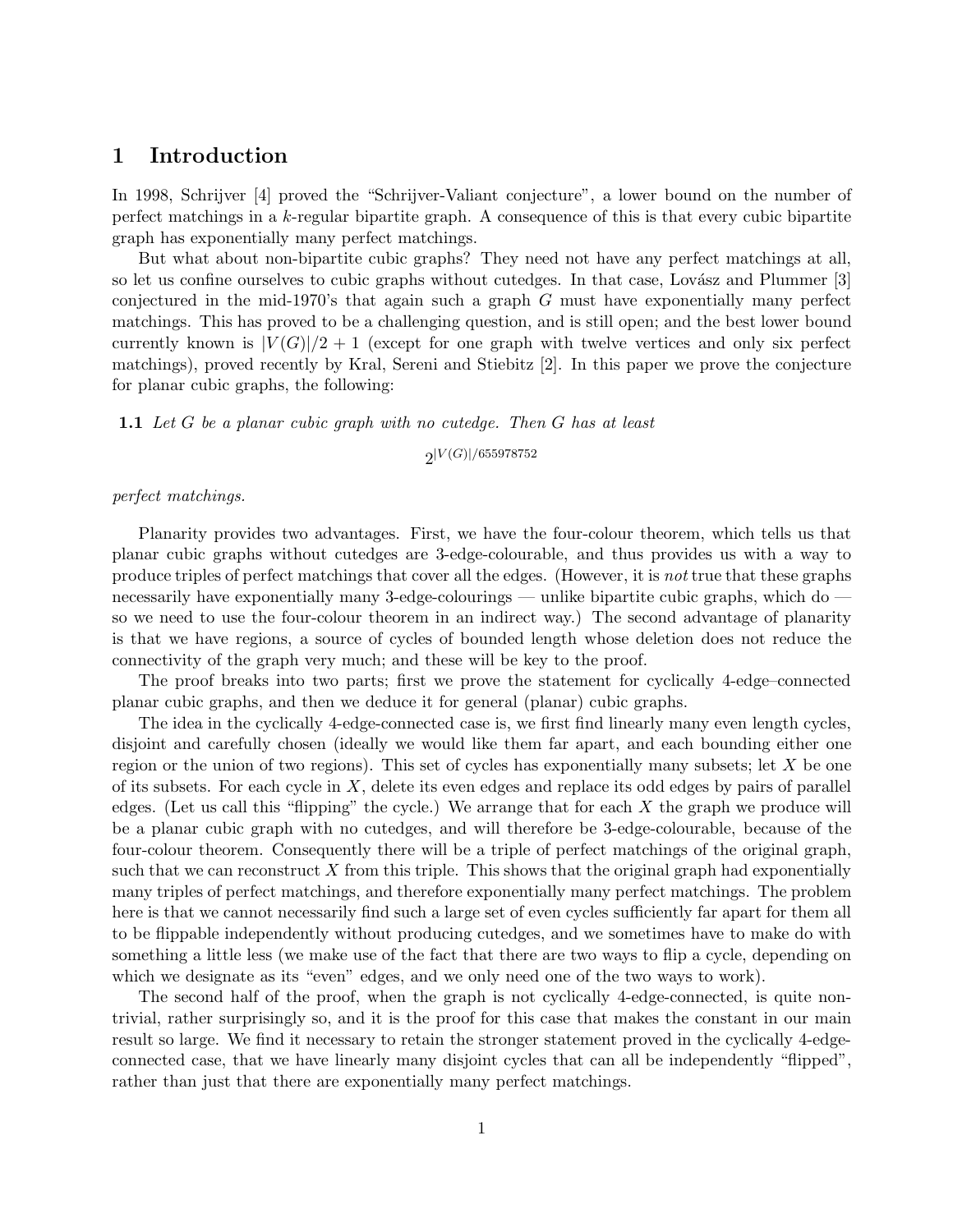#### 2 Good looks, bracelets, and perfect matchings

Let us be more precise. Graphs in this paper are all finite and loopless, but not necessarily simple (they may have parallel edges). For a graph G, if  $X \subseteq V(G)$  we define  $\delta_G(X) = \delta(X)$  to be the set of edges of G with one end in X and one end in  $V(G) \setminus X$ ; and if  $v \in V(G)$  we write  $\delta(v)$  for  $\delta({v})$ . A cut in G is a set of edges D such that  $D = \delta(X)$  for some  $X \subseteq V(G)$ . If  $w: E(G) \to \{-1, 0, 1\}$  and  $Y \subseteq E(G)$ , we define  $w(Y)$  to be the sum of  $w(e)$  for all  $e \in Y$ . If G is cubic and  $w : E(G) \to \{-1, 0, 1\}$  satisfies  $w(\delta(v)) = 0$  for each  $v \in V(G)$ , we call w a look of G. A look w is said to be good if for every cut  $D, w(D) \neq 1 - |D|$ . (In other words, if we delete from G all the edges e with  $w(e) = -1$ , and f is a cutedge of the graph we produce, then  $w(f) = 1$ .

We observe first that:

# **2.1** Let G be a planar cubic graph with k good looks. Then G has at least  $k^{\frac{1}{3}}$  perfect matchings.

**Proof.** Let w be a good look of G. Let H be obtained from G by deleting all edges e with  $w(e) = -1$ , and adding an edge parallel to every edge e with  $w(e) = 1$ . Then H is also planar and cubic, and since w is a good look of G it follows that H has no cutedge. By the four-colour theorem, there are three perfect matchings in  $H$  such that every edge of  $H$  is in exactly one of them. Consequently there are three perfect matchings in G, say  $F_1, F_2, F_3$ , such that every edge e is in  $1 + w(e)$  of them. In particular, w can be reconstructed from a knowledge of  $F_1, F_2, F_3$ ; and so no two different good looks produce the same triple  $(F_1, F_2, F_3)$ . We deduce that there are at least k distinct triples of Г perfect matchings, and the theorem follows. This proves 2.1.

Let C be a cycle of G with even length, and let  $w_0 : E(C) \to \{1, -1\}$ , such that the edges of C are mapped alternately to 1 and to  $-1$ . We call  $w_0$  a bracelet on C. Any such map  $w_0$  that arises in this way from some cycle  $C$  is called a *bracelet* of  $G$ , and  $C$  is its *supporting cycle*. Define  $w: E(G) \to \{-1, 0, 1\}$  by  $w(e) = w_0(e)$  if  $e \in E(C)$ , and  $w(e) = 0$  otherwise. Then w is a look, and we call w the look of the bracelet w<sub>0</sub>. Any function  $w : E(G) \to \{-1, 0, 1\}$  that arises in this way from some bracelet w<sub>0</sub> we call a *bracelet look* of  $G$ . (It is convenient for us to distinguish between a bracelet and its look, especially when we come to the later parts of the proof, because sometimes the same bracelet will occur in several different graphs.)

Again, let G be cubic. A jewel-box for G is a set B of bracelets of G, satisfying:

- every two members of  $\beta$  have disjoint supporting cycles
- for every subset  $W \subseteq \mathcal{B}$ , the sum of the looks of the members of W is a good look.

We define  $\beta(G)$  to be the cardinality of the largest jewel-box in G. Our main result is:

**2.2** For every planar cubic graph G with no cutedge,  $\beta(G) \geq |V(G)|/218659584$ .

This implies that G has at least  $2^{|V(G)|/218659584}$  good looks, and hence at least  $2^{|V(G)|/655978752}$ perfect matchings, by 2.1; so 1.1 follows from 2.2.

# 3 The cyclically 4-edge-connected case

Let us say a cubic graph G is cyclically 4-edge-connected or  $C_4C$  if it is 3-connected (and hence is simple and has at least four vertices) and for every set  $X \subseteq V(G)$  with  $|X|, |V(G) \setminus X| > 1$  there are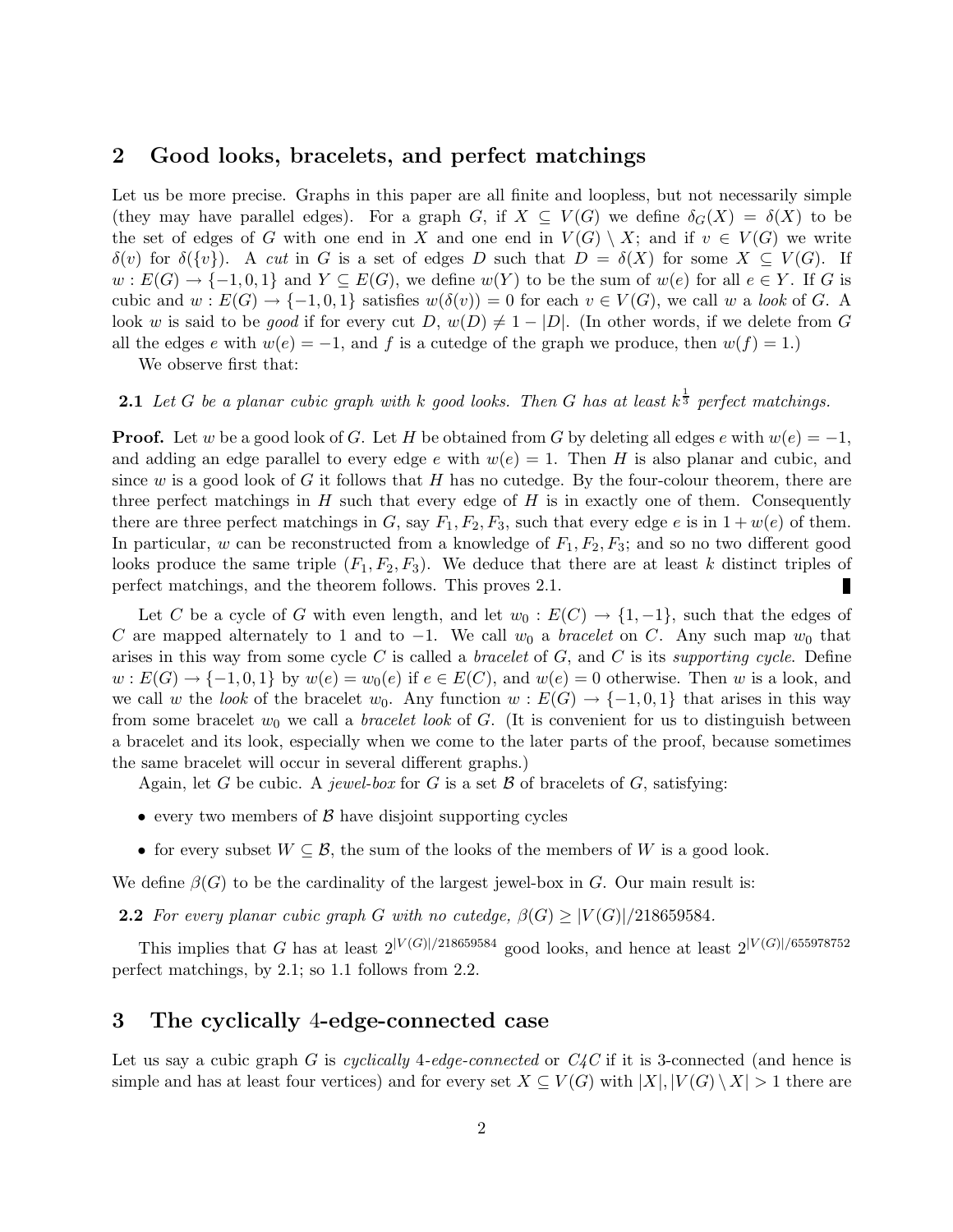at least four edges between X and  $V(G) \setminus X$ . Our goal in this section is to prove 2.2 (with a better constant) for C4C planar cubic graphs. We shall show the following:

**3.1** For every C<sub>4</sub>C planar cubic graph G,  $\beta(G) \geq |V(G)|/30976$ .

We first need a lemma. (To clarify – the *degree* of a vertex is the number of edges incident with it; a cycle has no repeated vertices; and the length of a path or cycle is the number of edges in it.)

**3.2** Let G be a simple planar graph, let  $A \subseteq V(G)$  be stable, let  $d > 0$  be an integer, and let each member of A have degree at most d in G. Then there exist  $X \subseteq A$  and  $Y \subseteq V(G) \setminus A$ , such that

- $|X| \ge |A|/(64d+8)$
- each member of  $X$  is adjacent to at most two members of  $Y$
- every path in G of length at most three between two members of X has a vertex in Y.

**Proof.** Let Y be the set of vertices in  $V(G) \setminus A$  with at least ten neighbours in A. Let  $A_1$  be the set of vertices in A with at most two neighbours in Y, and let  $A_2 = A \setminus A_1$ .

(1)  $|A_1| \geq \frac{1}{2}|A|$ .

For we may assume that  $A_2 \neq \emptyset$ , and therefore  $Y \neq \emptyset$ . Consequently  $|A \cup Y| \geq 11 \geq 3$ . Let  $H_1$  be the bipartite subgraph of G with  $V(H_1) = A \cup Y$  and edge set all edges of G between A and Y. Since  $H_1$  is planar, simple, and bipartite, and has at least three vertices, it follows (from Euler's formula; this is elementary and well known) that  $|E(H_1)| \leq 2|V(H_1)| - 4$ . But  $|E(H_1)| \geq 10|Y|$ , since every vertex in Y has at least 10 neighbours in A, and so  $10|Y| \le 2(|A|+|Y|)-4$ . Consequently  $|Y| \leq \frac{1}{4}|A|$ . Now let  $H_2$  be the subgraph of  $H_1$  induced on  $A_2 \cup Y$ . Then  $|V(H_2)| \geq 4$  (since  $A_2 \neq \emptyset$ ), and therefore  $|E(H_2)| \leq 2(|A_2|+|Y|) - 4$  as before; but  $|E(H_2)| \geq 3|A_2|$  since every member of  $A_2$ has at least three neighbours in Y, and so  $3|A_2| \leq 2(|A_2|+|Y|) - 4$ , and in particular,  $|A_2| \leq 2|Y|$ . Since  $|Y| \leq \frac{1}{4}|A|$  as we already saw, it follows that  $|A_2| \leq \frac{1}{2}|A|$ , and therefore  $|A_1| \geq \frac{1}{2}|A|$ . This proves (1).

Let  $H_3$  be the graph with vertex set  $A_1$ , in which distinct u, v are adjacent if there is a path in  $G \setminus Y$  between  $u, v$  of length two. (Since A is stable, it follows that no internal vertex of such a path is in A.) Since each vertex of A has degree at most d in G, and each vertex of  $V(G) \setminus (A \cup Y)$ has at most nine neighbours in A, it follows that for each  $v \in A$  there are at most 8d paths in  $G \setminus Y$  of length two with one end v, and hence v has degree at most 8d in  $H_3$ . Consequently  $H_3$  is colourable with  $8d + 1$  colours; and therefore there is a subset  $A_3$  of  $A_1$  such that  $A_3$  is stable in  $H_3$ and  $|A_3| \ge |A_1|/(8d+1)$ . But by (1),  $|A_1| \ge \frac{1}{2}|A|$ , and so  $|A_3| \ge |A|/(16d+2)$ . Let  $H_4$  be the graph with vertex set  $A_3$ , in which distinct  $u, v \in A_3$  are adjacent if there is a path in G between  $u, v$  of length 3 with no vertex in Y. Since no two members of  $A_3$  have a common neighbour in  $G \ Y$ , this graph is a subgraph of the graph obtained from  $G \setminus Y$  by contracting every edge with an end in  $A_3$ . In particular,  $H_4$  is planar, and since it is simple, it is 4-colourable, and so there is a subset  $A_4 \subseteq A_3$ with  $|A_4| \geq |A_3|/4$  that is stable in  $H_4$ . Consequently, in G every path between two members of  $A_4$ has a vertex in  $Y$ . But

$$
|A_4| \ge \frac{1}{4}|A_3| \ge |A|/(64d+8),
$$

and so setting  $X = A_4$  satisfies the theorem. This proves 3.2.

Г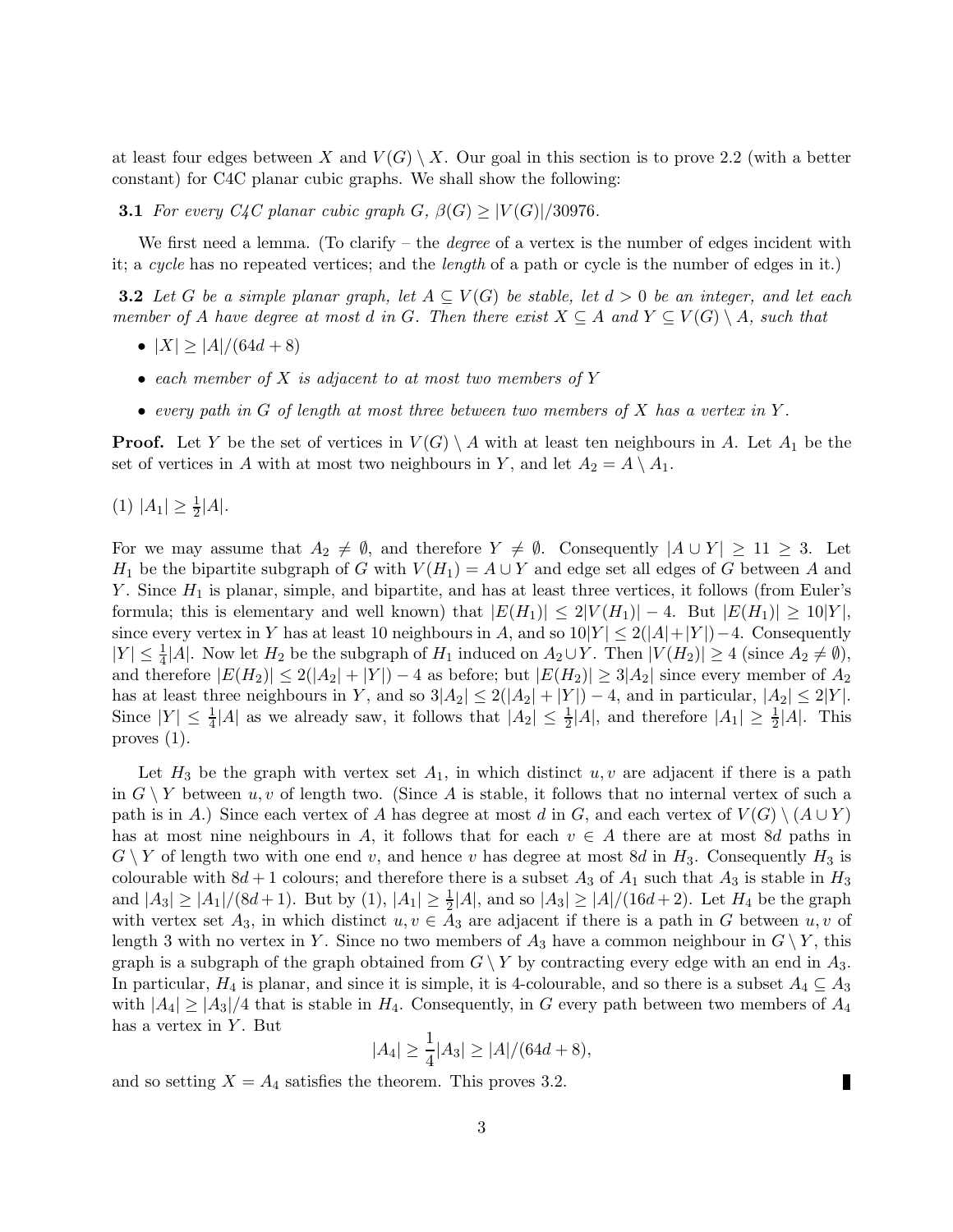Now we prove the main result of this section.

**Proof of 3.1.** Let G be a C4C planar cubic graph with n vertices. Take a drawing of G in a 2-sphere Σ. Let us say a *domino* of G is a closed disc  $\Delta ⊆ Σ$  with boundary a cycle of G of even length, such that  $\Delta$  includes at most two regions of G, either exactly one region of G of even length, or two regions of odd length.

(1) There exist at least  $n/32$  dominos of G, pairwise disjoint, and each with boundary of length at most 15.

For let G have R regions; thus by Euler's formula,  $R = n/2 + 2$ . Since the dual graph  $G^*$  of G is a 4-connected planar triangulation, Whitney's theorem [5] implies that the dual graph is Hamiltonian, and therefore we can number the regions of G as  $r_1, \ldots, r_R$ , where for  $1 \leq i \leq R$ , the boundaries of  $r_i, r_{i+1}$  share an edge (reading subscripts modulo R). We choose the numbering of the regions such that  $r_R$  is the region of greatest length (the "length" of a region is the number of edges incident with it). Let  $k = \lfloor \frac{1}{2}R \rfloor$ . Then the average length of  $r_1, \ldots, r_{2k}$  is at most that of  $r_1, \ldots, r_R$ , and consequently less than six. Now for  $1 \leq i \leq k$ , the closure of one of  $r_{2i-1}, r_{2i}, r_{2i-1} \cup r_{2i}$  is a domino  $\Delta_i$  say, and its length is at most the sum of the lengths of  $r_{2i-1}$  and  $r_{2i}$  minus two. Thus the average length of  $\Delta_1,\ldots,\Delta_k$  is less than 10. We claim that at least half of them have length at most 15. For let a of them have length at most 15, and b length at least 16, and let  $L$  be the sum of all their lengths. Then  $10(a+b) > L$ ; but since they all have length at least four,  $L \ge 4a+16b$ . Consequently,  $10(a + b) > 4a + 16b$ , and so  $a > b$ . Thus at least half of  $\Delta_1, \ldots, \Delta_k$  have length at most 15. If we say that two of these dominos are adjacent when their boundaries share an edge, this defines a loopless planar graph, which is therefore 4-colourable; and consequently we can choose a quarter of our  $\frac{1}{2}k$  dominos pairwise disjoint. Since  $k \geq \frac{1}{2}$  $\frac{1}{2}(R-1) \geq \frac{1}{4}$  $\frac{1}{4}n$ , this proves (1).

Let A be a set of disjoint dominos as in (1), with  $|A| \ge n/32$ . Let R be the set of all regions of G not included in any member of A. Let H be the graph with  $V(H) = A \cup R$ , in which  $\Delta \in A$  and  $r \in R$  are adjacent if the boundaries of  $\Delta$  and r share an edge, and distinct  $r_1, r_2 \in R$  are adjacent if their boundaries share an edge. Thus H is simple, and planar. By 3.2 with  $d = 15$ , there exist  $X \subseteq A$  and  $Y \subseteq R$ , such that

- $|X| \ge |A|/968 \ge n/30976$
- each member of  $X$  is adjacent to at most two members of  $Y$
- every path in H of length at most three between two members of X has a vertex in Y.

Let  $X = {\Delta_1, \ldots, \Delta_k}$  say, where  $k \geq n/30976$ . For  $1 \leq i \leq k$ , let  $C_i$  be the cycle that forms the boundary of  $\Delta_i$ . There are two bracelets on  $C_i$ , and we choose one,  $w_i$  say, as follows. There are at most two members of Y adjacent to  $\Delta_i$  in H. If there is at most one, let  $w_i$  be an arbitrary bracelet on  $C_i$ . Suppose there are exactly two, say  $r_1, r_2$ . Thus the boundaries of  $r_1, r_2$  both share at least one edge with the boundary of  $\Delta_i$ . If possible, choose a bracelet  $w_i$  on  $C_i$  such that for some edge e of G, and for some  $j \in \{1,2\}$ ,  $w_i(e) = 1$ , and e is the unique edge in common between the boundaries of  $\Delta_i$  and  $r_j$ . If this is not possible, and so both  $r_1, r_2$  are incident with two edges that belong to the boundary of  $\Delta_i$ , let  $w_i$  be an arbitrary bracelet on  $C_i$ .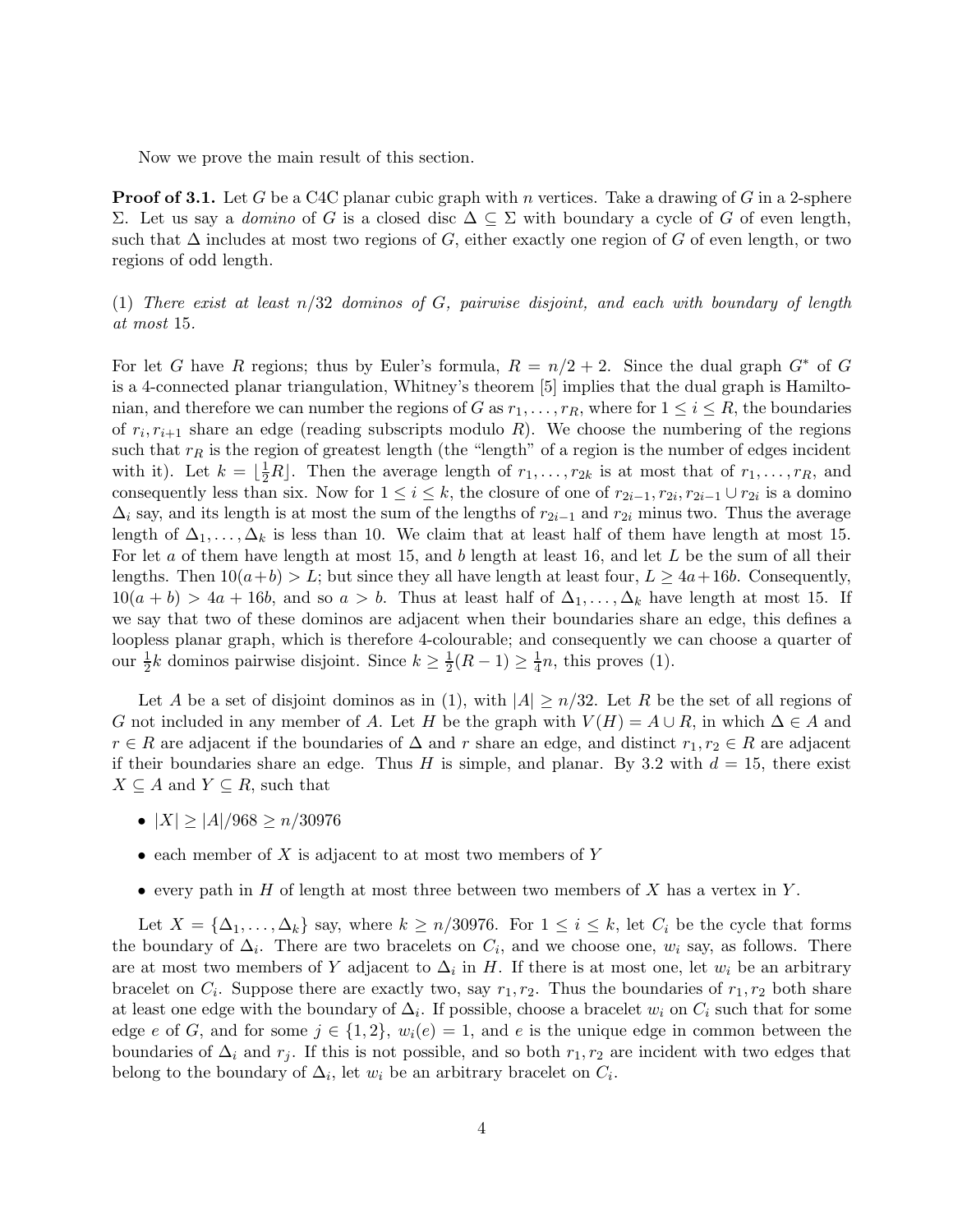We claim that the set  $\{w_1,\ldots,w_k\}$  is a jewel-box. Let  $W \subseteq \{1,\ldots,k\}$ , and let w be the sum of the looks of all  $w_i$  ( $i \in W$ ); we need to show that w is a good look. It is certainly a look; let us check that it is good, that is,  $w(D) \neq 1 - |D|$  for every cut D of G. Suppose not; and choose a cut D of G with |D| minimal such that  $w(D) = 1 - |D|$ . Consequently  $w(f) = 0$  for some edge  $f \in D$ , and  $w(e) = -1$  for all other edges of D. If some proper subset  $D_1$  of D is also a cut, then so is  $D \setminus D_1$ , and so we may assume that  $f \in D_1$ ; but then  $w(D_1) = 1 - |D_1|$  contrary to the minimality of D. Thus no proper subset of D is a cut, and so D is a bond of G (that is, a minimal nonempty cut) and in particular, there is a cycle C of the dual graph  $G^*$  of G with  $E(C) = D$ (we identify  $E(G^*)$  with  $E(G)$  in the natural way). We recall that R is the set of regions of G not included in any member of A. Let S be the set of all other regions of  $G$ ; thus,  $R, S$  form a partition of  $V(G^*)$ . For  $i = -1, 0, 1$ , let  $F_i$  be the set of edges e of G with  $w(e) = i$ ; thus  $F_{-1}, F_0, F_1$  form a partition of  $E(G) = E(G^*)$ . We have seen that every edge of C belongs to  $F_{-1}$  except for one in  $F_0$ .

(2) If  $s \in V(C) \cap S$ , and  $r_1, r_2$  are its neighbours in C, then not both  $r_1, r_2 \in Y$ .

For let  $e_i$  be the edge  $r_i s$  of  $G^*$ . Suppose that  $r_1, r_2 \in Y$  and hence  $r_1, r_2 \in R$ . Since  $s \in S$ , there is a unique  $\Delta \in A$  such that s is included in  $\Delta$ . Since  $e_1, e_2 \in E(C)$ , at least one of them belongs to  $F_{-1}$ ; and so  $\Delta \in X$ , say  $\Delta = \Delta_j$  where  $1 \leq j \leq k$ , and  $j \in W$ . Consequently  $e_1, e_2$  both belong to the supporting cycle of  $w_j$ , and so  $w_j(e_1) = w_j(e_2) = -1$ . From the choice of  $w_j$  it follows that  $r_1, r_2$  are both incident with two edges of the boundary of  $\Delta_i$  in G; and since G is 3-connected, it follows that  $\Delta_j$  is not the closure of a region of G, and so  $\Delta_j$  is the closure of the union of s and some other region  $s'$  of G, and their boundaries share an edge  $v_1v_2$  of G that is drawn in the interior of  $\Delta_i$  in the drawing of G. In particular, s has odd length. Moreover, for  $i = 1, 2$ , the boundary of  $r_i$  meets that of s and that of s'; and since G is C4C it follows that  $r_i$  is incident with exactly one of  $v_1, v_2$  in the drawing of G. Thus we may assume that  $r_1$  is incident with  $v_1$  and  $r_2$  with  $v_2$ . Consequently for  $i = 1, 2, e_i$  is incident with  $v_i$  in G; and yet  $w_j(e_1) = w_j(e_2) = -1$ , contradicting that s has odd length. This proves (2).

(3) Let e be the unique edge of  $C$  in  $F_0$ . Then in  $G^*$ , either both ends of e are in  $R$  or both are in S.

For suppose that  $e = rs$  in  $G^*$ , where  $r \in R$  and  $s \in S$ . Let r' be the second neighbour of s in C. Since  $r's \in F_{-1}$ , it follows that  $r' \in R$ , and s is included in some  $\Delta_i$  where  $i \in W$ . But then every edge of the boundary of  $\Delta_i$  belongs to  $F_1 \cup F_{-1}$ , contradicting that  $e \in F_0$ . This proves (3).

(4) Let  $s, s' \in S$  both be incident with some edge e of G, so  $e = ss'$  in  $G^*$ . If both  $s, s' \in V(C)$ then they are adjacent in C.

Let  $P_1, P_2$  be the two paths of C between s, s'. In one of them, say  $P_1$ , every edge belongs to  $F_{-1}$ . Since in the drawing of G, the edge e is drawn in the interior of a member of A, it follows that  $e \in F_0$ ; and so the cycle  $C_1$  of  $G^*$  made by adding  $e$  to  $P_1$  satisfies  $w(E(C_1)) = 1 - |E(C_1)|$ . By the minimality of  $|D|$ , it follows that the length of  $C_1$  is at least that of C, and so  $P_2$  has only one edge, and hence  $s, s'$  are adjacent in C. This proves (4).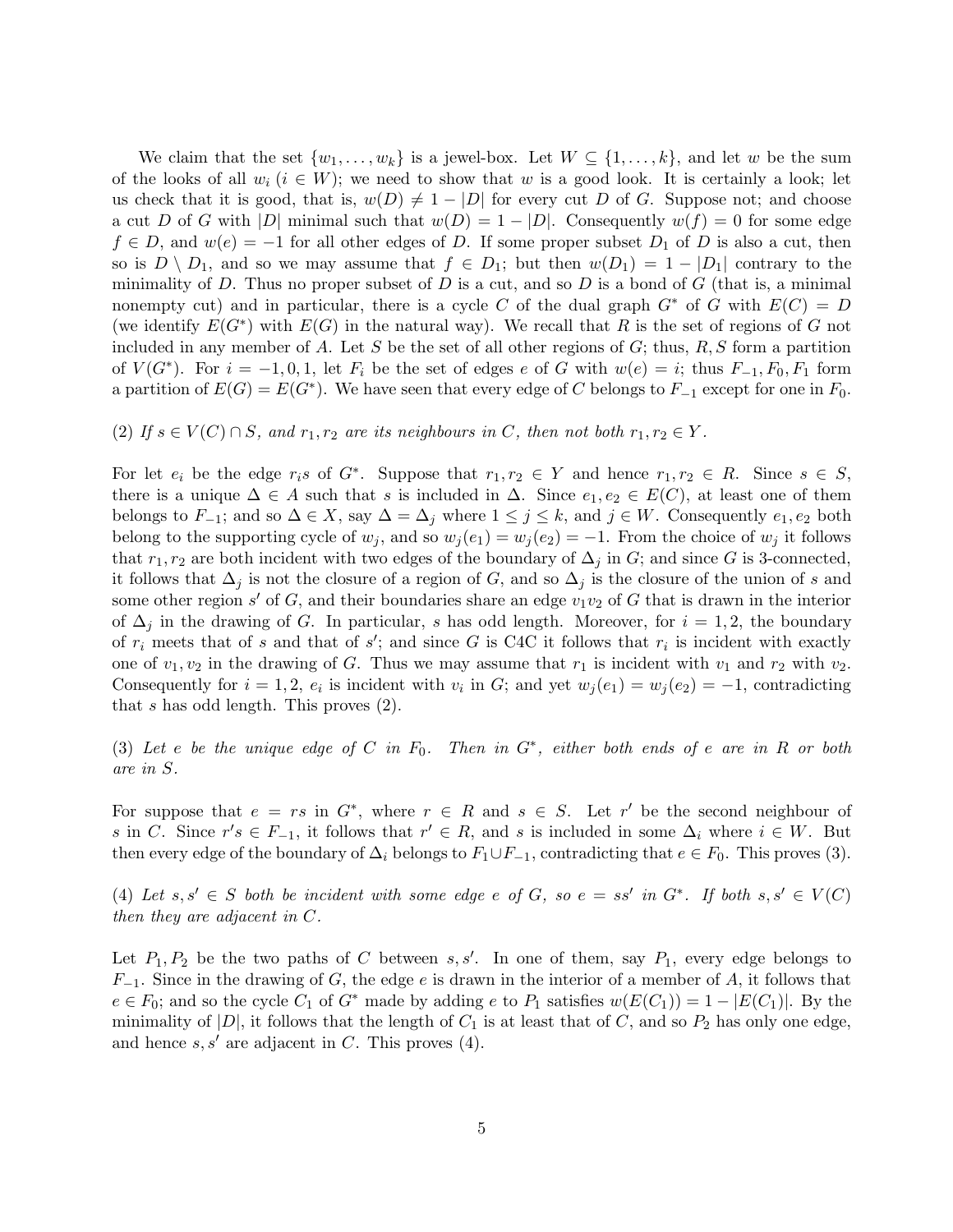Now every edge of  $F_{-1}$  has (in  $G^*$ ) an end in R and an end in S, and consequently every edge of C except one is between R and S. Since G is 3-connected, it follows that  $G^*$  is simple, and so C has length at least three. By (3), C has odd length, say  $2t + 1$ . Suppose that two consecutive vertices of  $C$  belong to  $S$ ; then we can number the vertices of  $C$  in order as

$$
s_0-r_1-s_1-r_2-s_2-\cdots-r_t-s_t-s_0,
$$

where  $r_1,\ldots,r_t \in R$  and  $s_0,s_1,\ldots,s_t \in S$ . For  $1 \leq i \leq t$  there exists  $\Delta \in A$  with  $s_i \subseteq \Delta$ , and since the edge  $r_i s_i$  of  $G^*$  belongs to  $F_{-1}$ , it follows that  $\Delta = \Delta_j$  for some  $j \in W$ . Moreover, by (4) all these dominos are distinct, and so we may assume that  $s_i \subseteq \Delta_i$  and  $i \in W$  for  $1 \leq i \leq t$ . Suppose that  $t \geq 2$ . Then for  $i = 1, 2$ , the vertex  $r_i$  of H is adjacent in H to the vertices  $\Delta_i, \Delta_{i+1}$  of H, and so  $r_i \in Y$  from the choice of X, Y; but this contradicts (2). It follows that  $t = 1$ , and so  $r_1$  is incident with an edge of the boundary of  $s_0$ , and an edge of the boundary of  $s_1$ . Since G is C4C, it follows that these two edges have a common end in G, and therefore do not both belong to  $F_{-1}$ , a contradiction. This proves that no two consecutive vertices of C belong to S.

Consequently there are two consecutive vertices of  $C$  that belong to  $R$ , and we can number the vertices of C in order as

 $r_0 - s_1 - r_1 - s_2 - \cdots - s_t - r_t - r_0$ 

where  $r_0,r_1,\ldots,r_t \in R$  and  $s_1,\ldots,s_t \in S$ . As before we may assume that  $s_i \subseteq \Delta_i$  and  $i \in W$  for  $1 \leq i \leq t$ . Suppose that  $t \geq 3$ ; then for  $i = 1, 2$ , the vertex  $r_i$  of H is adjacent in H to the vertices  $\Delta_i, \Delta_{i+1}$  of H, and so  $r_i \in Y$  from the choice of X, Y; but this contradicts (2). So  $t \leq 2$ . Suppose that  $t = 2$ ; then since there is a path of H with vertices  $\Delta_1, r_2, \Delta_2$ , it follows that  $r_2 \in Y$  from the choice of X, Y; and since also there is a path of H with vertices  $\Delta_2$ ,  $r_0$ ,  $r_1$ ,  $\Delta_1$  in order, it follows from the choice of X,Y that at least one of  $r_0, r_1 \in Y$ , contrary to (2). Thus  $t = 1$ . But then  $r_0, r_1, s_1$ are regions that pairwise are incident with a common edge, and since  $G$  is C4C, it follows that for some vertex v of G, these three edges are all incident with v, and yet two of the edges belong to  $F_{-1}$ , a contradiction. This proves that  $\{w_1, \ldots, w_k\}$  is a jewel-box, and therefore completes the proof of 3.1.

# 4 The 3-connected case.

In this section we extend 3.1 (changing the constant 30976 to something larger) to planar cubic graphs that are 3-connected but not necessarily C4C. It would seem natural to do this by induction on the size of the graph, but we were not able to do so. Instead, we need to work with a set of three-edge cuts that decompose the graph into C4C pieces, and we begin by describing this decomposition.

Let G be a graph. A *cut-decomposition* of G is a pair  $(T, \phi)$  such that:

- T is a tree with  $E(T) \neq \emptyset$ ,
- $\bullet \phi : V(G) \to V(T)$  is a map, and
- for each  $t \in V(T)$  with degree one or two in T, there exists  $v \in V(G)$  with  $\phi(v) = t$ .

If  $t \in V(T)$ ,  $\phi^{-1}(t)$  denotes the set of  $v \in V(G)$  with  $\phi(v) = t$ . Similarly, if  $Y \subseteq V(T)$ , we denote  $\{v \in V(G) : \phi(v) \in Y\}$  by  $\phi^{-1}(Y)$ ; and if S is a subgraph of T we write  $\phi^{-1}(S)$  for  $\phi^{-1}(V(S))$ . For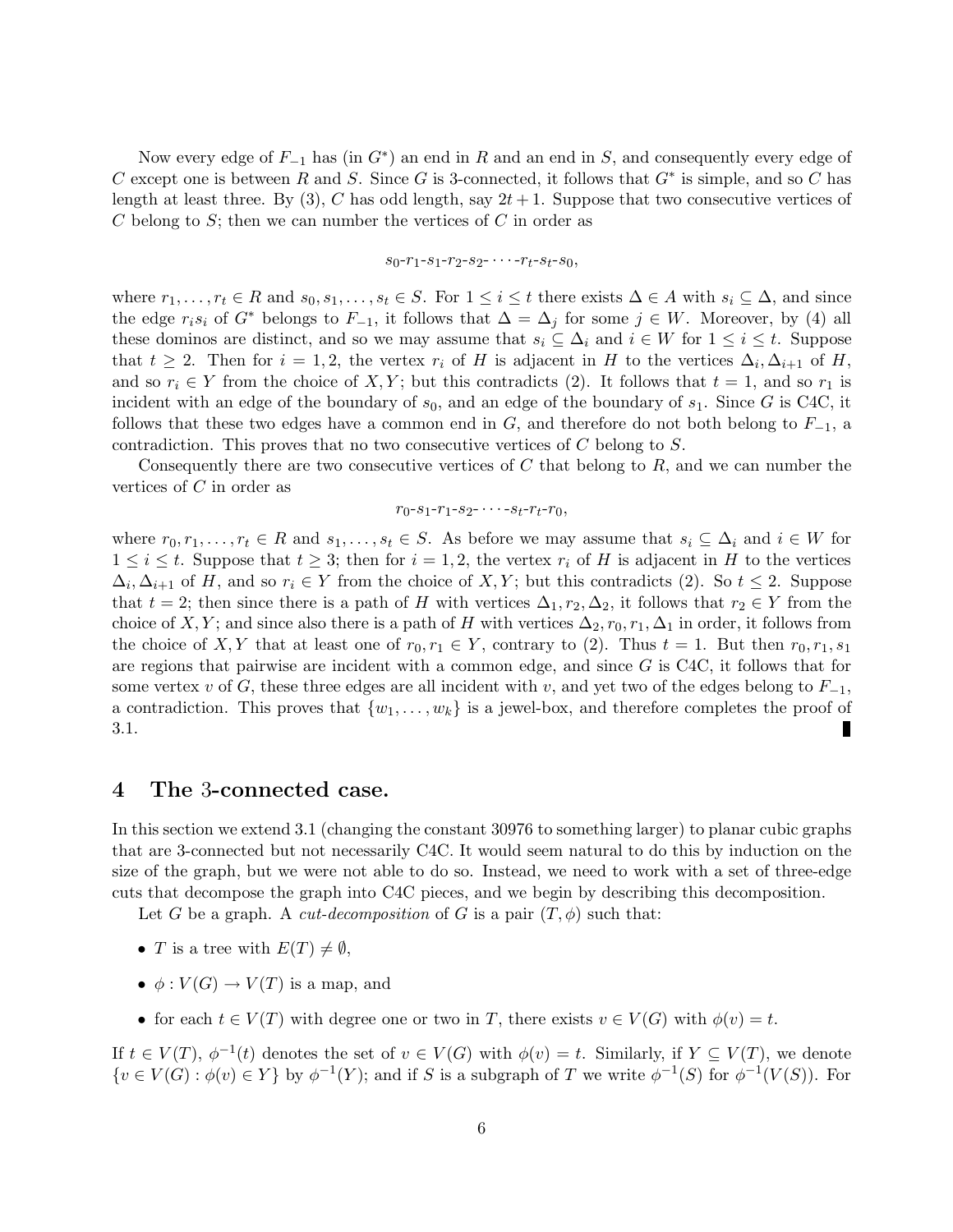each edge e of T, let  $T_1, T_2$  be the two components of  $T \setminus e$ , and for  $i = 1, 2$  let  $X_i = \phi^{-1}(T_i)$ . Thus  $X_1, X_2$  is a partition of  $V(G)$ , and therefore  $\delta(X_1) = \delta(X_2)$  is a cut; we denote this cut by  $\phi^{-1}(e)$ . If  $|\phi^{-1}(e)| = k$  for each  $e \in E(T)$  we call  $(T, \phi)$  a k-cut-decomposition of G. We will only be concerned with 2- and 3-cut-decompositions of cubic graphs.

Let  $(T, \phi)$  be a 3-cut-decomposition of G, and let  $T_0$  be a subtree of T. Let  $T_1, \ldots, T_s$  be the components of  $T \setminus V(T_0)$ , and for  $1 \leq i \leq s$  let  $e_i$  be the unique edge of T with an end in  $V(T_0)$  and an end in  $V(T_i)$ . For  $0 \le i \le s$ , let  $X_i = \phi^{-1}(T_i)$ . Thus  $X_0, X_1, \ldots, X_s$  are pairwise disjoint subsets of  $V(G)$  with union  $V(G)$ . Let G' be the graph obtained from G by, for  $1 \leq i \leq s$ , deleting all edges of  $G|X_i$  and identifying all the vertices in  $X_i$ . (If  $G|X_i$  is connected, this is the same as contracting all edges of  $G|X_i$ .) Thus the graph G' has  $|X_0| + s$  vertices, and all the vertices of G' not in  $X_0$  have degree 3. We call G' the 3-hub of G at  $T_0$  (with respect to  $(T, \phi)$ ). If  $t_0 \in V(T)$ , by the "3-hub of G at  $t_0$ " we mean the 3-hub of G at  $T_0$ , where  $T_0$  is the subtree of T with vertex set  $\{t_0\}$ . If C is a class of graphs and  $(T, \phi)$  is a 3-cut-decomposition of G, and for each  $t \in V(T)$  the 3-hub of G at t belongs to C, we say that  $(T, \phi)$  is a 3-cut-decomposition of G over C.

Let  $C_4$  be the class of C4C planar cubic graphs. We begin with:

#### **4.1** Every 3-connected planar cubic graph G that is not  $C_4C$  admits a 3-cut-decomposition over  $C_4$ .

**Proof.** We proceed by induction on  $|V(G)|$ . Since G is not C4C, there is a partition  $X_1, X_2$  of  $V(G)$  such that  $|\delta(X_1)| = 3$  and  $|X_1|, |X_2| > 1$ . Since G is 3-connected, it follows that  $G|X_1, G|X_2$ are connected. Let  $G_1$  be obtained from G by contracting the edges of  $G|X_2$ , and let  $x_1$  be the vertex of  $G_1$  formed by identifying the vertices of  $X_2$ . Define  $G_2, x_2$  similarly. Then  $G_1, G_2$  are 3-connected, planar, cubic, and have fewer vertices than G. For  $i = 1, 2$ , if  $G_i$  is C4C let  $T_i$  be a tree with one vertex  $t_i$  and define  $\phi_i(v) = t_i$  for each  $v \in V(G_i)$ ; if  $G_i$  is not C4C, let  $(T_i, \phi_i)$  be a 3-cut-decomposition of  $G_i$  over  $\mathcal{C}_4$  (this exists from the inductive hypothesis), and let  $t_i = \phi_i(x_i)$ . Note that for  $i = 1, 2$ , if  $t_i$  has degree zero in  $T_i$ , then  $|\phi_i^{-1}(t_i)| \geq 4$  since  $\phi_i^{-1}(t_i) = V(G_i)$  and  $G_i$ is 3-connected; while if  $t_i$  has degree one in  $T_i$  then  $|\phi_i^{-1}(t_i)| \geq 3$  since the 3-hub of  $G_i$  at  $t_i$  with respect to  $(T_i, \phi_i)$  is C4C. Thus in either case  $|\phi_i^{-1}(t_i)| \geq 3$ . Let T be the tree obtained from the disjoint union of  $T_1$  and  $T_2$  by making  $t_1,t_2$  adjacent; and for  $v \in V(G)$ , define  $\phi(v) = \phi_i(v)$  where  $v \in X_i$ . Consequently, for  $i = 1, 2$ , if  $t_i$  has degree at most two in T then  $|\phi^{-1}(t_i)| \geq 2$ . It is easy to check that  $(T, \phi)$  is a 3-cut-decomposition of G over  $C_4$ . This proves 4.1. г

**4.2** Let  $(T, \phi)$  be a 3-cut-decomposition of a 3-connected cubic graph G, let  $T_1, \ldots, T_k$  be pairwise vertex-disjoint subtrees of T, and for  $1 \le i \le k$  let  $H_i$  be the 3-hub of G at  $T_i$ . For  $1 \le i \le k$  let  $\mathcal{B}_i$ be a set of bracelets of G, such that

- $\mathcal{B}_i$  is a jewel-box of  $H_i$ , and
- if C is the supporting cycle of a member of  $\mathcal{B}_i$ , then  $V(C) \subseteq \phi^{-1}(T_i)$ .

Then  $\mathcal{B}_1 \cup \cdots \cup \mathcal{B}_k$  is a jewel-box in G.

**Proof.** Let  $w, w' \in \mathcal{B}_1 \cup \cdots \cup \mathcal{B}_k$  be distinct, on cycles  $C, C'$  of G respectively. We must show that  $C, C'$ are vertex-disjoint. Choose  $i, j \in \{1, ..., k\}$  such that  $w \in \mathcal{B}_i$  and  $w' \in \mathcal{B}_j$ . Thus  $V(C) \subseteq \phi^{-1}(T_i)$ and  $V(C') \subseteq \phi^{-1}(T_j)$ . If  $i \neq j$  then  $T_i, T_j$  are disjoint and therefore  $C, C'$  are disjoint; while if  $i = j$ then  $w, w'$  both belong to the same jewel-box in  $H_i$ , and therefore have disjoint supporting cycles.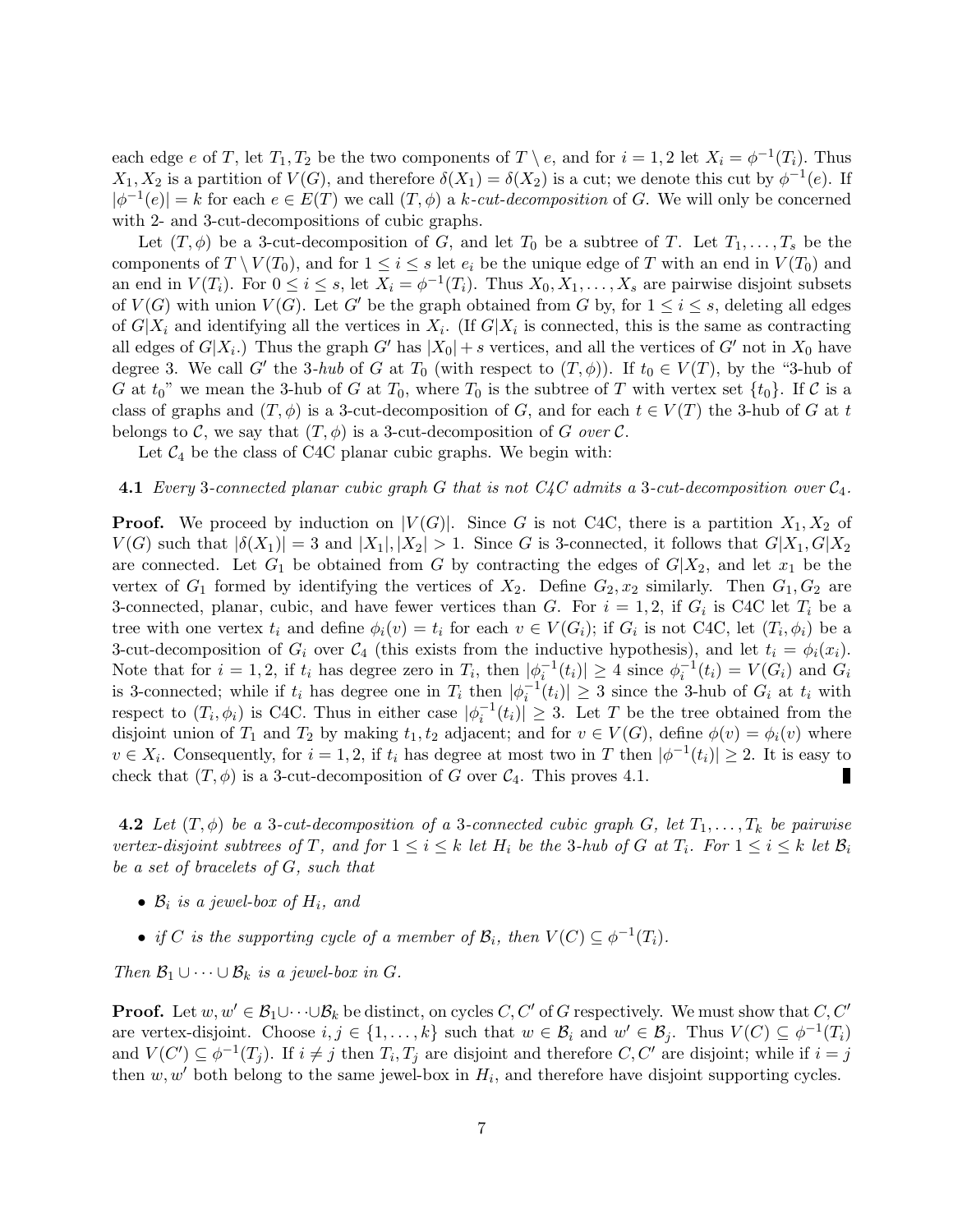Second, let  $W \subseteq \mathcal{B}_1 \cup \cdots \cup \mathcal{B}_k$ , and let w be the sum of the looks of all members of W; and for  $i = -1, 0, 1$  let  $F_i$  be the set of edges e of G such that  $w(e) = i$ . We must show that w is a good look. Suppose not; then there is a cut D of G and an edge  $f \in D$  such that  $f \in F_0$  and  $D \setminus \{f\} \subseteq F_{-1}$ . Choose such a cut D with  $|D|$  minimum. Then as in the proof of 3.1, D is a bond of G, that is,  $D = \delta(X)$  for some  $X \subseteq V(G)$  with  $G|X, G|(V(G) \setminus X)$  both connected.

(1) Let  $e \in E(T)$ , let  $S_1, S_2$  be the two components of  $T \setminus e$ , and for  $i = 1, 2$  let  $Y_i = \phi^{-1}(V(S_i))$ . Then one of  $X \cap Y_1, X \cap Y_2, Y_1 \setminus X, Y_2 \setminus X$  is empty.

Suppose all four of these sets are nonempty. Since  $\delta(Y_1) \subseteq F_0$ , and  $\delta(X) \setminus \{f\} \subseteq F_{-1}$ , it follows that  $\delta(Y_1) \cap \delta(X) \subseteq \{f\}.$  There are two cases depending whether  $f \in \delta(Y_1)$  or not. Suppose first that  $f \notin \delta(Y_1)$ . Then  $\delta(Y_1) \cap \delta(X) = \emptyset$ , and from the symmetry between  $Y_1$  and  $Y_2$  we may assume that both ends of f belong to Y<sub>2</sub>. Since  $G|X$  is connected and  $X \cap Y_1, X \cap Y_2$  are both nonempty, some edge of  $\delta(Y_1)$  has both ends in X, and similarly some edge of  $\delta(Y_1)$  has both in  $V(G) \setminus X$ . Since  $|\delta(Y_1)| = 3$  and every edge of  $\delta(Y_1)$  either has both ends in X or both in  $V(G) \setminus X$ , we may assume (replacing X by its complement if necessary) that exactly one edge  $f'$  of  $\delta(Y_1)$  has both ends in X. But then  $f' \in F_0$ , and  $f'$  belongs to the cut  $\delta(X \cap Y_1)$ , and every other edge of this cut belongs to δ(X) and therefore to F<sub>−1</sub>. From the minimality of |D|, it follows that  $|δ(X ∩ Y_1)| ≥ |δ(X)|$ , and so there is at most one edge of G between  $X \cap Y_2$  and  $Y_2 \setminus X$ . But then  $|\delta(X \cap Y_2)| \leq 2$ , a contradiction since G is 3-connected.

This proves that  $f \in \delta(Y_1)$ . From the symmetry between  $Y_1, Y_2$  we may assume that f is between  $X \cap Y_2$  and  $Y_1 \setminus X$ . Since G|X is connected, there is at least one edge between  $X \cap Y_1$  and  $X \cap Y_2$ . Suppose that there is only one. Since G is 3-connected, there are at least two edges between  $X \cap Y_1$ and  $Y_1 \setminus X$ , and an edge between  $X \cap Y_2$  and  $Y_2 \setminus X$ ; and so  $\delta(X \cap Y_1)$  contradicts the minimality of |D|. Thus there are at least two edges between  $X \cap Y_1$  and  $X \cap Y_2$ . Since  $|\delta(Y_1)| = 3$ , there are no edges between  $Y_1 \setminus X$  and  $Y_2 \setminus X$ , contradicting that  $G|(V(G) \setminus X)$  is connected. This proves (1).

Since G is 3-connected and therefore  $|D| \geq 3$ , we may choose  $e \in D$  with  $e \neq f$ . Thus  $\phi(e) = -1$ , and so e is an edge of one of  $C_1, \ldots, C_k$ , say  $C_1$ . Let  $Y_0 = \phi^{-1}(T_1)$ . Let  $e = xy$ ; then since  $V(C_1) \subseteq Y_0$ it follows that  $x, y \in Y_0$ , and since  $e \in \delta(X)$ , we deduce that  $X \cap Y_0, Y_0 \setminus X$  are both nonempty. Let  $S_1,\ldots,S_s$  be the components of  $T \setminus V(T_1)$ , and for  $1 \leq i \leq s$  let  $e_i$  be the unique edge of T with an end in  $V(T_1)$  and an end in  $V(S_i)$ . For  $1 \leq i \leq s$ , let  $Y_i = \phi^{-1}(S_i)$ . Thus  $Y_0, Y_1, \ldots, Y_s$  are pairwise disjoint subsets of  $V(G)$  with union  $V(G)$ . The 3-hub  $H_1$  of G at  $T_1$  is therefore obtained by contracting all edges of  $G|Y_i$  for  $1 \leq i \leq s$ . Since D is not a cut of  $H_1$  (because  $\mathcal{B}_1$  is a jewel-box of  $H_1$ ) it follows that for some  $i \in \{1, \ldots, s\}$ , both  $X \cap Y_i, Y_i \setminus X$  are nonempty. But since both  $Y_0 \cap X$ ,  $Y_0 \setminus X$  are nonempty, this contradicts (1) applied to the edge  $e_i$ . This proves 4.2. П

Here is a convenient lemma:

**4.3** Let G be a cubic graph, and let  $F_1, F_2, F_3$  be pairwise disjoint perfect matchings of G. Let  $C_1,\ldots,C_k$  be the cycles of G with edge-set included in  $F_1\cup F_2$ , and for  $1\leq i\leq k$  let  $w_i$  be the bracelet on  $C_i$  such that  $w_i(e) = -1$  if  $e \in F_1 \cap E(C_i)$  and  $w_i(e) = 1$  if  $e \in F_2 \cap E(C_i)$ . Then  $\{w_1,\ldots,w_k\}$  is a jewel-box in G, and so  $\beta(G) \geq k$ . Moreover, if  $e \in E(G)$ , then  $\beta(G) > 0$ , and there is a bracelet w such that e is not in the supporting cycle of w and  $\{w\}$  is a jewel-box.

**Proof.** We must show that for every subset  $X \subseteq F_1 \cup F_2$  that is a union of edge-sets of cycles, if we delete from G every edge in  $F_1 \cap X$ , and add a new edge parallel to every edge in  $F_2 \cap X$ , then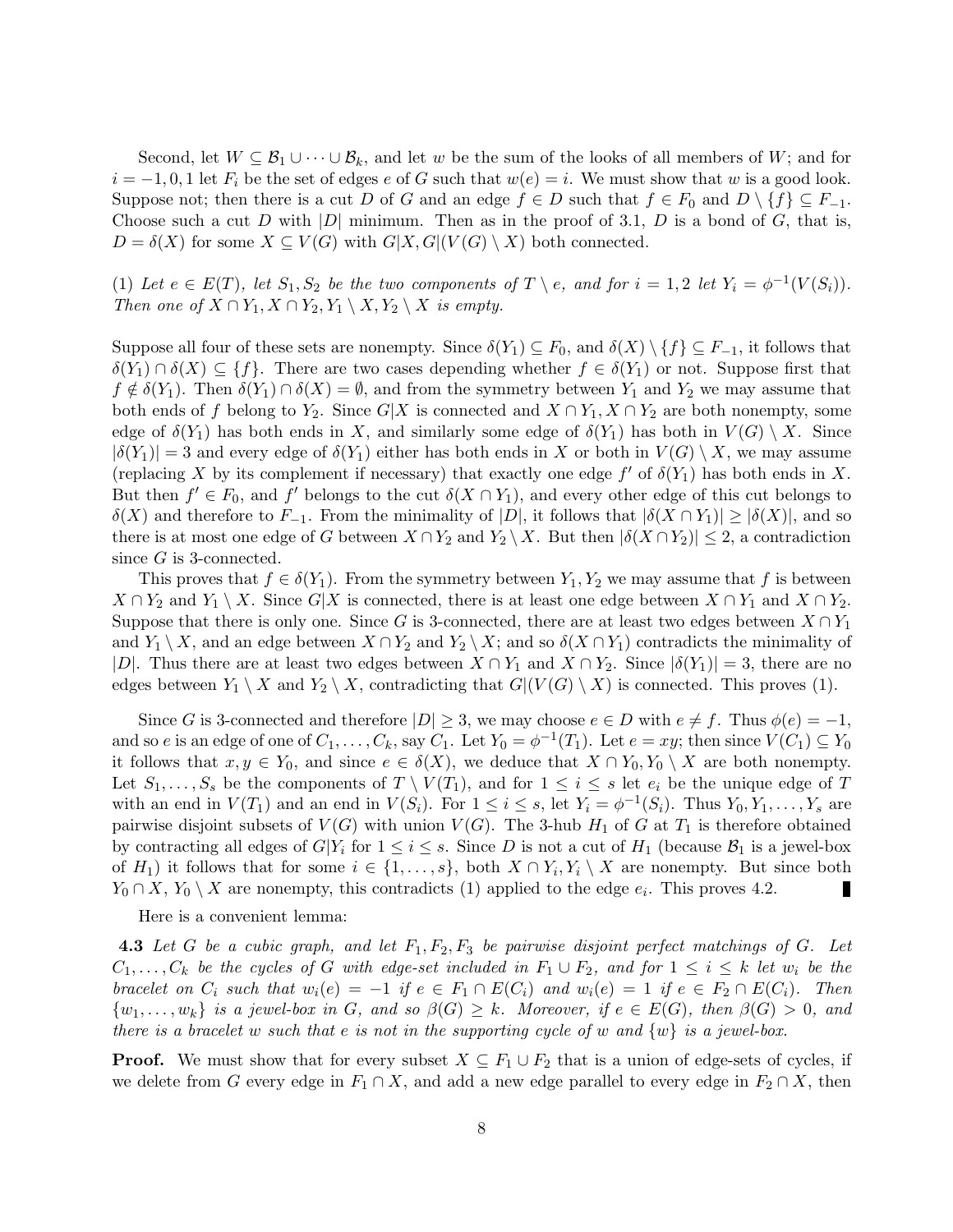the graph  $G'$  that we construct has no cutedge. But  $F_2, F_3$  are disjoint perfect matchings of  $G'$ , and the remaining edges of  $G'$  form a third, and so  $G'$  is 3-edge-colourable and therefore has no cutedge. Consequently  $\{w_1,\ldots,w_k\}$  is a jewel-box, and so  $\beta(G) \geq k$ . For the final claim, let  $e \in E(G)$ ; from the symmetry between  $F_1, F_2, F_3$  we may assume that  $e \in F_3$ , and since  $F_1, F_2 \neq \emptyset$  there is a cycle within  $F_1 \cup F_2$ , so the final claim follows from the first. This proves 4.3.

A 3-edge-colouring of G is a map  $\kappa : E(G) \to \{1,2,3\}$  such that  $\kappa(e) \neq \kappa(f)$  for every two distinct edges  $e, f \in E(G)$  with a common end; and two 3-edge-colourings  $\kappa, \kappa'$  are *equivalent* if there is a permutation  $\pi$  of  $\{1,2,3\}$  such that  $\kappa'(e) = \pi(\kappa(e))$  for each  $e \in E(G)$ . If  $\kappa$  is a 3-edge-colouring of G and  $X \subseteq E(G)$ , we denote the restriction of  $\kappa$  to X by  $\kappa|X$ ; and if  $i \in \{1, 2, 3\}$ , we denote the set of  $e \in E(G)$  with  $\kappa(e) = i$  by  $\kappa^{-1}(i)$ . A cubic graph G is uniquely 3-edge-colourable (U3C) if there is a unique set  $\{F_1,F_2,F_3\}$  of perfect matchings of G with union  $E(G)$ ; that is, if it is 3-edge-colourable and all its 3-edge-colourings are equivalent.

Finding a 3-edge-colouring of a cubic graph G equipped with a 3-cut-decomposition is just a matter of finding a 3-edge-colouring of the 3-hub of  $G$  at each vertex of the tree. In particular, if  $(T,\phi)$  is a 3-cut-decomposition of a cubic graph G, and H is the 3-hub of G at some  $t \in V(T)$ , and  $\kappa$  is a 3-edge-colouring of G, then  $\kappa |E(H)|$  is a 3-edge-colouring of H; while if G admits a 3-edge-colouring, then every 3-edge-colouring of H can be extended to a 3-edge-colouring of G.

If  $(T, \phi)$  is a 3-cut-decomposition of a cubic graph G with  $|V(T)| \geq 3$ , and  $e = t_1t_2$  is an edge of T, let T' be the tree obtained from T by contracting e (forming a vertex t' say), and for  $v \in V(G)$ , define  $\phi'(v) = \phi(v)$  if  $\phi(v) \neq t_1, t_2$ , and  $\phi'(v) = t'$  if  $\phi(v) = t_1$  or  $t_2$ . Then  $(T', \phi')$  is also a 3-cutdecomposition of G, and we say it is obtained from  $(T, \phi)$  by *contracting e*. Note that if the 3-hub of G at one of  $t_1, t_2$  (with respect to  $(T, \phi)$ ) is not U3C, then the 3-hub of G at t' (with respect to  $(T', \phi')$  is not U3C, since if the second 3-hub is 3-edge-colourable then every 3-edge-colouring of the first 3-hub extends to a 3-edge-colouring of the second.

4.4 Let  $(T, \phi)$  be a 3-cut-decomposition of a 3-connected 3-edge-colourable cubic graph G. Then there are at most  $6\beta(G)$  vertices  $t \in V(T)$  such that the 3-hub of G at t is not U3C.

**Proof.** Let there be  $n_1$  vertices  $t \in V(T)$  such that the 3-hub of G at t is not U3C; we need to show that  $n_1 \leq 6\beta(G)$ . Since  $\beta(G) \geq 1$  by 4.3, we may assume that  $n_1 \geq 7$ . By contracting edges of T appropriately, we may therefore assume that for every vertex  $t \in V(T)$ , the 3-hub of G at t is not U3C. Consequently we may choose 3-edge-colourings  $\kappa, \kappa'$  of G, such that for each  $t \in V(T)$  with 3-hub H say,  $\kappa |E(H)$  and  $\kappa' |E(H)$  are not equivalent. By permuting the elements of  $\{1, 2, 3\}$  in one of  $\kappa, \kappa'$ , we may assume that  $\kappa |\phi^{-1}(e) = \kappa' |\phi^{-1}(e)$  for at least one-sixth of all edges  $e \in E(T)$ . By contracting all other edges of T, we obtain a 3-cut-decomposition  $(S, \psi)$  of G, such that

- $|E(S)| \ge (n_1-1)/6$ ,
- for each  $t \in V(S)$  with 3-hub H say,  $\kappa |E(H) \neq \kappa' |E(H)$ ,
- $\kappa |\psi^{-1}(e) = \kappa' |\psi^{-1}(e)$  for all  $e \in E(S)$ .

Let  $V(S) = \{s_1, \ldots, s_m\}$  say, where  $m \ge (n_1 - 1)/6 + 1$ , and for  $1 \le i \le m$  let  $H_i$  be the 3-hub of G at  $s_i$  with respect to  $(S, \psi)$ . Fix i with  $1 \leq i \leq m$ . For  $j = 1, 2, 3$ , let  $F_j$  be the set of edges e of H<sub>i</sub> with  $\kappa(e) = j$ , and let  $F'_j$  be the set of edges e of H with  $\kappa'(e) = j$ . Since  $\kappa |E(H_i) \neq \kappa'|E(H_i)$ , there exists  $j \in \{1,2,3\}$  such that  $F_j \neq F'_j$ . Choose a cycle  $C_i$  with  $E(C_i) \subseteq (F_j \setminus F'_j) \cup (F'_j \setminus F_j)$ ,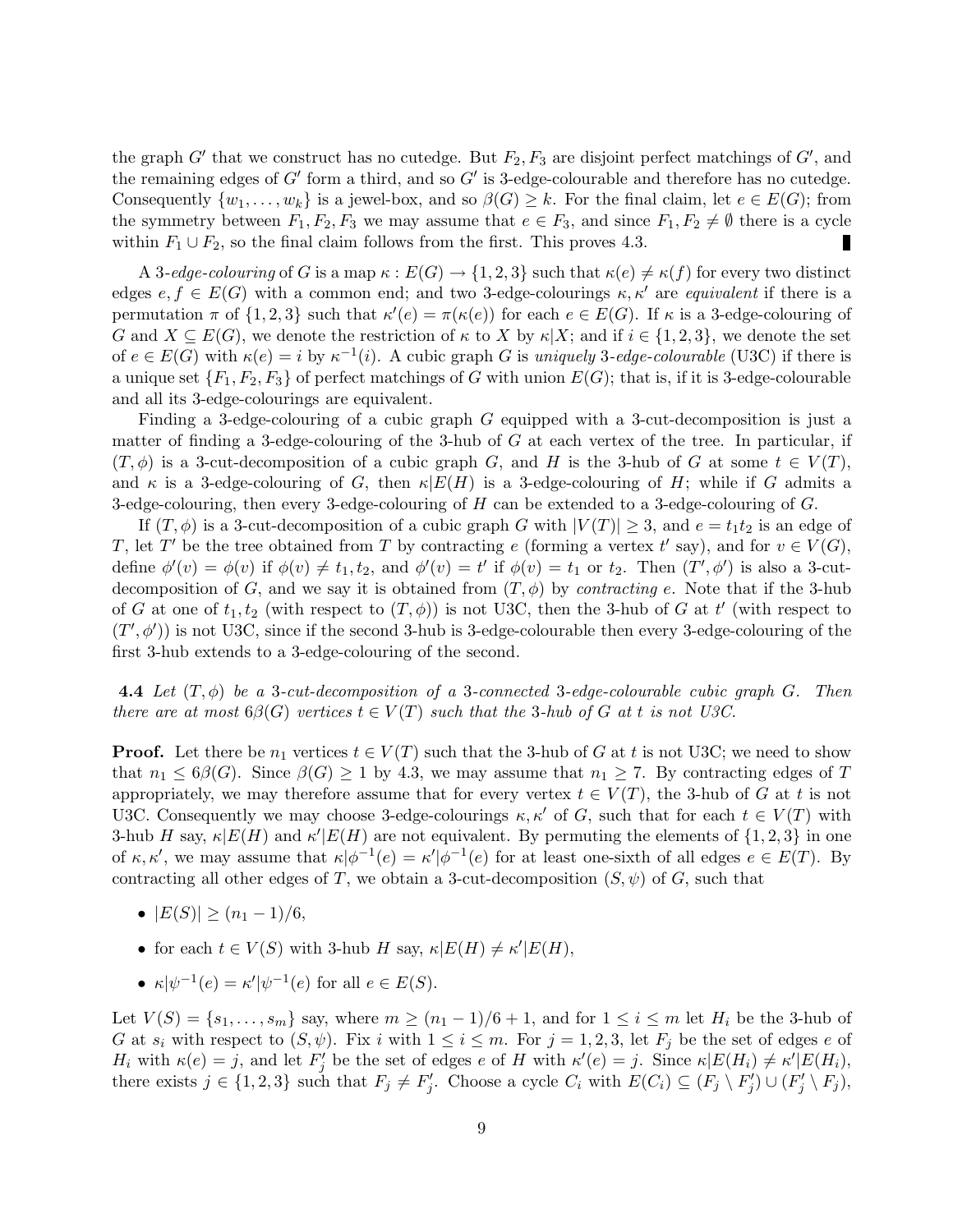and let  $w_i$  be some bracelet on  $C_i$ . Note that  $\psi(v) = s_i$  for every  $v \in V(C_i)$ , since every edge of C belongs to just one of  $F_j, F'_j$ , and yet  $\kappa |\psi^{-1}(e)| = \kappa' |\psi^{-1}(e)|$  for every edge e of S. We claim that the look of  $w_i$  is a good look in  $H_i$ . To see this, let J be obtained from  $H_i$  by deleting every edge e with  $w_i(e) = -1$ , and adding a new edge parallel to every edge e with  $w(e) = 1$ ; we must show that J has no cutedge. Since every edge of  $C_i$  belongs to exactly one of  $F_j, F'_j$ , we may assume that the edges e of  $C_i$  with  $w_i(e) = -1$  belong to  $F_j$ , and that  $j = 1$  say. But then  $F_2, F_3$  are disjoint perfect matchings of  $J$ , and the remaining edges of  $J$  form a third perfect matching, and so  $J$  is 3-edge-colourable, and therefore has no cutedge. This proves that the look of  $w_i$  is a good look in  $H_i$ , and so  $\{w_i\}$  is a jewel-box in  $H_i$ .

These jewel-boxes satisfy the hypotheses of 4.2, and so by 4.2, it follows that the set  $\{w_1, \ldots, w_m\}$ is a jewel-box in G. Since

$$
\beta(G) \ge m \ge (n_1 - 1)/6 + 1 \ge n_1/6,
$$

П

this proves 4.4.

We need the following theorem of Fowler [1]:

#### **4.5** The only planar cubic graph that is both  $C_4C$  and U3C is the graph  $K_4$ .

Let  $u_1, u_2, u_3$  be pairwise adjacent vertices of a cubic graph  $G'$ , and for  $1 \leq i \leq 3$  let  $u_i$ have a neighbour  $v_i \notin \{u_1, u_2, u_3\}$ . Let G be obtained from G' by contracting the three edges  $u_1u_2, u_2u_3, u_3u_1$ , forming a vertex v say. We say that G' is obtained from G by "replacing v by a triangle". Let w be a bracelet in G, with supporting cycle C. If  $v \notin V(C)$  then w is a bracelet in G'. If  $v \in V(C)$ , and say the edges  $vv_1, vv_2$  belong to  $E(C)$ , let C' be the cycle of G' consisting of the path  $C \setminus v$  and the path  $v_1$ - $u_1$ - $u_3$ - $u_2$ - $v_2$ , and let w' be the bracelet on  $C'$  that equals w on the edges of  $C \setminus v$ . In this case we call w' the "natural rerouting of w".

**4.6** Let  $G, v, G', u_1, u_2, u_3, v_1, v_2, v_3$  be as above, and let  $\mathcal{B} = \{w_1, \ldots, w_k\}$  be a jewel-box in G. For  $1 \leq i \leq k$ , if v is in the supporting cycle of  $w_i$  let  $w'_i$  be the natural rerouting of  $w_i$ , and otherwise let  $w'_i = w_i$ . Let  $\mathcal{B}' = \{w'_1, \ldots, w'_k\}$ . Then  $\mathcal{B}'$  is a jewel-box in  $G'$ .

**Proof.** Certainly the members of  $\mathcal{B}'$  have disjoint supporting cycles, because v belongs to the supporting cycle of at most one member of  $\mathcal{B}$ . Let  $W' \subseteq \mathcal{B}'$ , and let w' be the sum of the looks of members of W'; we must show that w' is a good look in  $G'$ . Suppose not, and let D' be a cut of  $G'$ with  $w'(D') = 1 - |D'|$ . Choose  $X' \subseteq V(G')$  with  $D' = \delta_{G'}(X')$ . By replacing X' by its complement if necessary, we may assume that at most one of  $u_1, u_2, u_3 \in X'$ . For  $-1 \leq i \leq 1$ , let  $F_i$  be the set of edges  $e \in E(G)$  with  $w(e) = i$ , and let  $F'_i$  be the set of edges  $e \in E(G')$  with  $w'(e) = i$ . Thus every edge of D' belongs to  $F'_{-1}$  except for exactly one in  $F'_{0}$ . Let W be the set of all  $w_{i}$  such that  $w'_i \in W'$ , and let w be the sum of the looks in G of the members of W. Thus w is a good look in G.

Suppose first that none of  $u_1, u_2, u_3 \in X'$ ; then D' is also a cut of G, and  $w(D') = w'(D') = w'$  $1-|D'|$ , contradicting that w is a good look in G. So we may assume that  $u_1 \in X'$  and  $u_2, u_3 \notin X'$ . In particular,  $u_1u_2, u_1u_3 \in D'$ , and since  $|D' \setminus F'_{-1}| = 1$ , we may assume that  $u_1u_2 \in F'_{-1}$ . Consequently there exists some member of W', say  $w'_1$ , such that  $u_1u_2$  is an edge of the supporting cycle of  $w'_1$ , and  $w'_1(u_1u_2) = -1$ ; and so  $w_1 \in W$ , and v belongs to the supporting cycle of  $w_1$ . Now  $u_1u_3 \notin F'_{-1}$ from the definition of w', and yet no edge of D' is in  $F'_1$ ; so  $u_1u_3 \in F'_0$ . It follows that  $u_2u_3 \in F'_1$ , since  $u_2u_3$  is an edge of the supporting cycle of  $w'_1$ ; and so  $u_2v_2 \in F_0 \cap F'_0$ , and  $u_3v_3 \in F_{-1} \cap F'_{-1}$ . Let  $X = (X' \setminus \{u_1\}) \cup \{v\}$ , and let D be the cut  $\delta_G(X)$  of G; then every edge of D belongs to  $F_{-1}$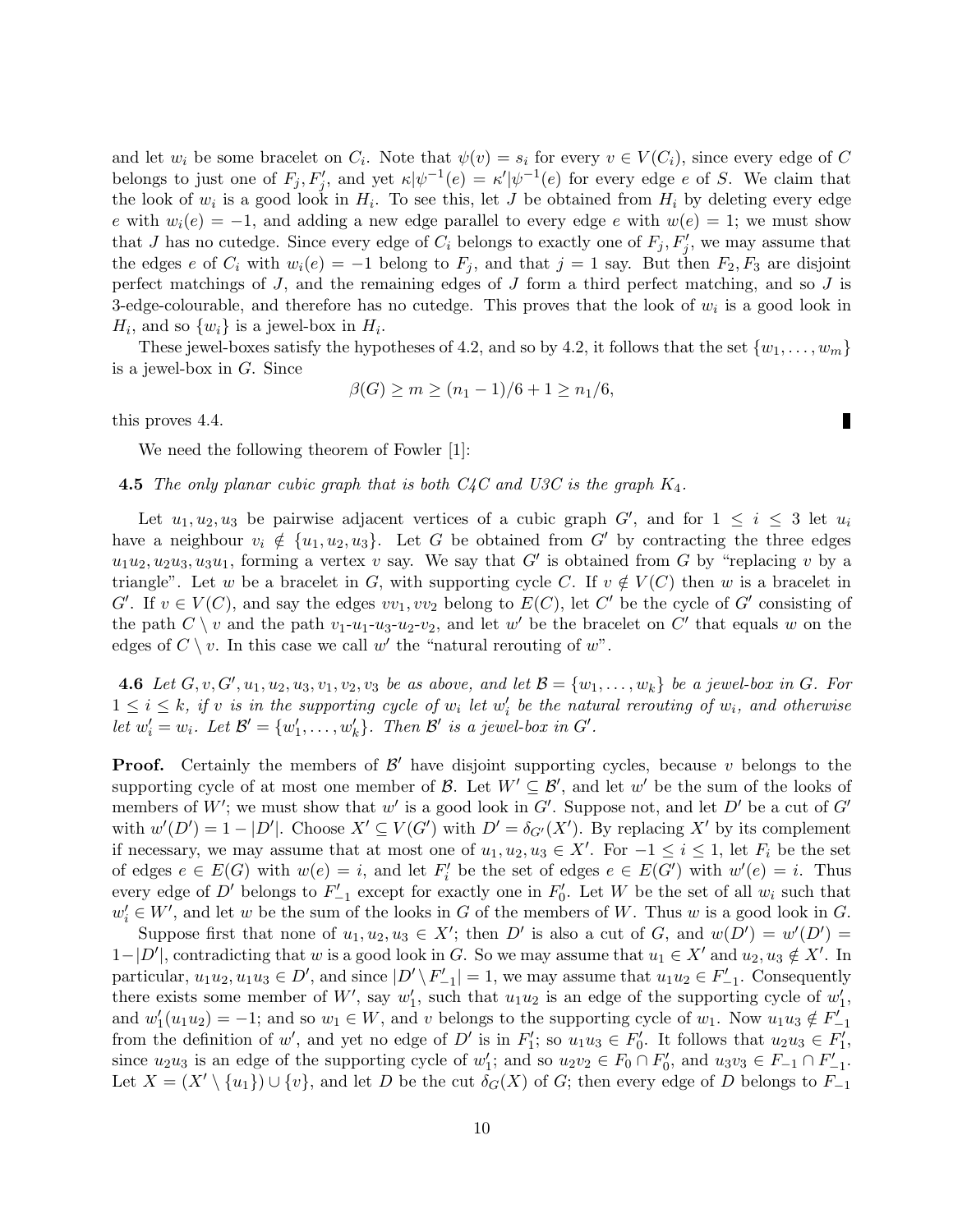except for exactly one, namely  $u_2v_2 \in F_0$ , contradicting that w is a good look in G. This proves 4.6. П

A leaf of a tree means a vertex with degree one. The *inner tree* of a tree T with at least three vertices is the tree obtained by deleting all leaves of T. An twig of a tree T is a leaf of its inner tree. Thus, for every twig t of  $T$ , t has at least two neighbours in  $T$ , and all of its neighbours are leaves of T except exactly one.

**4.7** Let G be a 3-connected 3-edge-colourable cubic graph, and let  $(T, \phi)$  be a 3-cut-decomposition of G over  $C_4$ . Then T has at most  $7\beta(G)$  twigs.

**Proof.** Let P be the set of vertices t of T such that the 3-hub at t is not U3C.

(1) Let  $t_0$  be a twig and  $t_1,\ldots,t_k$  all the leaves adjacent to  $t_0$ . Let S be the subtree of T with vertex set  $\{t_0,t_1,\ldots,t_k\}$ , and suppose that  $V(S) \cap P = \emptyset$ . Let H be the 3-hub of G at S. Then there is a cycle C of G, satisfying  $\phi(v) \in V(S)$  for every vertex  $v \in V(C)$ , and a bracelet w on C, such that  $\{w\}$  is a jewel-box of H.

For  $0 \leq i \leq k$  let  $H_i$  be the 3-hub of G at  $t_i$ . Since  $H_i$  is both C4C and U3C, it follows from 4.5 that  $H_i$  is isomorphic to  $K_4$  for  $0 \leq i, \ldots, k$ . In particular, since  $H_0$  is isomorphic to  $K_4$ , it follows that  $1 \leq k \leq 3$ . Let  $H_0$  have vertex set  $\{v_1, \ldots, v_4\}$ , where  $v_4$  is the vertex formed by identifying all vertices v of G with  $\phi(v) \notin V(S)$ , and for  $1 \leq i \leq k$  v<sub>i</sub> is the vertex formed by identifying the members of  $\phi^{-1}(t_i)$ . Thus  $\{v_{k+1},\ldots,v_3\} = \phi^{-1}(t_0)$ . Consequently H is obtained from  $K_4$  by replacing  $v_1, \ldots, v_k$  by triangles. Since  $k \geq 1$ , it follows that H is obtained from a "prism" (the complement of a six-vertex cycle), say J, with one vertex called  $v_4$ , by replacing one or two other vertices by triangles. In view of 4.6, it suffices to check that there is a cycle  $C$  of the prism  $J$  with  $v_4 \notin V(C)$  such that  $\{w\}$  is a jewel-box in J for some bracelet w on C. We leave this to the reader (use the cycle of length four). This proves (1).

Let there be m twigs in T. The at least  $m - |P|$  of them satisfy the hypotheses of (1), and so by  $4.2, \beta(G) \geq m - |P|$ . But  $|P| \leq 6\beta(G)$  by 4.4, and so  $m \leq 7\beta(G)$ . This proves 4.7.

4.8 Let G be a 3-connected 3-edge-colourable cubic graph, and let  $(T, \phi)$  be a 3-cut-decomposition of G over  $C_4$ . Then the inner tree of T (if it exists) has at most  $84\beta(G)$  vertices.

**Proof.** Let P be the set of vertices t of T such that the 3-hub at t is not U3C. Let T' be the inner tree of T (we may assume that this exists). Let  $t_1$ - $\cdots$ - $t_4$  be a four-vertex path of T' such that  $t_1, \ldots, t_4$  all have degree two in T'; and let S be the subtree of T induced on the union of  $\{t_1, \ldots, t_4\}$ and the set of leaves of T adjacent to one of  $t_1, \ldots, t_4$ . We call S a limb of T.

(1) Let S be a limb with  $t_1,\ldots,t_4$  as above, and suppose that  $P \cap V(S) = \emptyset$ . Let H be the 3hub of G at S. Then there is a cycle C of G with  $V(C) \subseteq \phi_{-1}(S)$ , and a bracelet w on C such that  $\{w\}$  is a jewel-box of H.

For since  $P \cap V(S) = \emptyset$ , it follows from 4.5 that the 3-hub of G at t is isomorphic to  $K_4$  for every vertex  $t \in V(S)$ ; and so  $t_1, \ldots, t_4$  each have degree two, three or four in T. It follows that the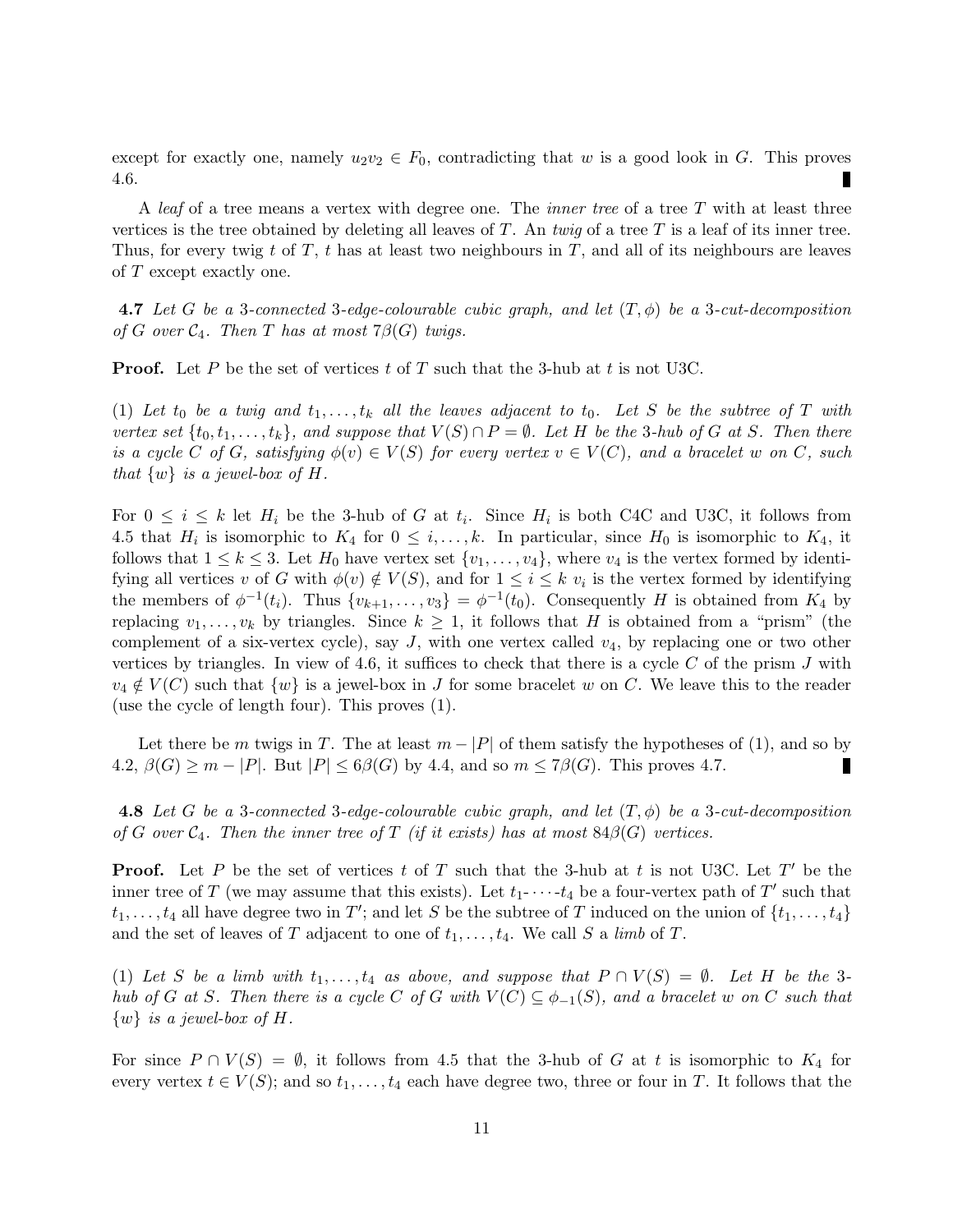3-hub of G at the subtree with vertex set  $\{t_1,\ldots,t_4\}$  can be constructed as follows: start with  $K_4$ and call one of its vertices  $x$ ; choose another vertex of the  $K_4$  and replace it by a triangle; choose a vertex of this triangle and replace it by a triangle; choose a vertex of the most recent triangle and replace it by a triangle; and choose a vertex of this latest triangle and call it y. Let us call this graph J. Then H can be obtained from J by replacing any of its vertices by triangles, except  $x, y$ . We must check that there is a cycle of H not containing x, y, and a bracelet w on H, such that  $\{w\}$  is a jewel-box of H. By 4.6, it is enough to prove the claim for J rather for H. To check the claim for J, note that any cycle of length four in J not using  $x, y$  will do, so we can assume there is no such cycle, and then the possibilities for J are greatly restricted (there are only three). We leave the rest to the reader. This proves (1).

Let  $|V(T')|=m$  (and we may assume that  $m>1$ ), and let T' have  $m_1$  leaves, and  $m_2$  vertices of degree two. Thus T' has  $m - m_1 - m_2$  vertices of degree at least three. Since every tree has at least as many leaves as it does vertices of degree at least three, it follows that  $m - m_1 - m_2 \le m_1$ , and so  $m \leq 2m_1 + m_2$ . A branch of a tree is a maximal subpath (with at least one edge) such that all its internal vertices have degree two in the tree; the number of branches of a tree is one less than the number of vertices of degree different from two. Thus  $T'$  has  $m - m<sub>2</sub> - 1$  branches. Let its branches be  $B_1,\ldots,B_k$  say, where  $k = m - m_2 - 1$ , and let  $B_i$  have  $b_i + 2$  vertices for  $1 \le i \le k$ . Thus  $b_1 + \cdots + b_k = m_2$ . Each  $B_i$  has  $b_i$  internal vertices, and so there are  $\lfloor b_i/4 \rfloor \ge (b_i - 3)/4$  disjoint 4-vertex paths within the interior of  $B_i$ . Consequently there are at least

$$
\sum_{i=1,\dots,k} (b_i - 3)/4 \ge m_2/4 - 3k/4
$$

disjoint limbs in T, and at most |P| of them contain members of P, so at least  $m_2/4 - 3k/4 - |P|$ of them satisfy the hypotheses of (1). By 4.2, it follows that  $m_2/4 - 3k/4 - |P| \leq \beta(G)$ . Since  $k \leq m - m_2$ , it follows that  $4m_2 - 3m - 4|P| \leq 4\beta(G)$ . We already saw that  $m \leq 2m_1 + m_2$  (that is,  $m - 8m_1 \leq 4m_2 - 3m$ , and therefore  $m \leq 8m_1 + 4|P| + 4\beta(G)$ . But  $m_1 \leq 7\beta(G)$  by 4.7, and  $|P| \leq 6\beta(G)$  by 4.4, and it follows that  $m \leq 84\beta(G)$ . This proves 4.8. П

4.9 Let H be a C4C planar cubic graph, let  $X \subseteq V(H)$ , and let G be obtained from H by replacing some vertices not in  $X$  by triangles. Then there is a jewel-box  $\mathcal B$  in  $G$  of cardinality at least  $|V(G)|/92928 - |X|$ , such that the supporting cycle of each member of B contains no vertex in X.

**Proof.** By 3.1, there is a jewel-box in H with cardinality at least  $|V(H)|/30976 \geq |V(G)|/92928$ . The supporting cycles of at most  $|X|$  members of this jewel-box contain a vertex of X, and so there is a jewel-box in H with cardinality at least  $|V(G)|/92928 - |X|$  such that none of the supporting cycles of its members contain members of  $X$ . By 4.6, the same holds in  $G$ . This proves 4.9.

**4.10** For every 3-connected planar cubic graph  $G$ ,  $\beta(G) \geq |V(G)|/16819968$ .

**Proof.** If G is C4C this follows from 3.1, so we assume that G is not C4C. By 4.1, there is a 3-cut-decomposition  $(T, \phi)$  of G over  $\mathcal{C}_4$ . Let the vertices of T be  $t_1, \ldots, t_k$ . Let P be the set of vertices t of T such that the 3-hub of G at t is not U3C. Let L be the set of all leaves of T that do not belong to P, and let  $S = T \setminus L$ . If S is null then  $|L| = 2$  and both members of L have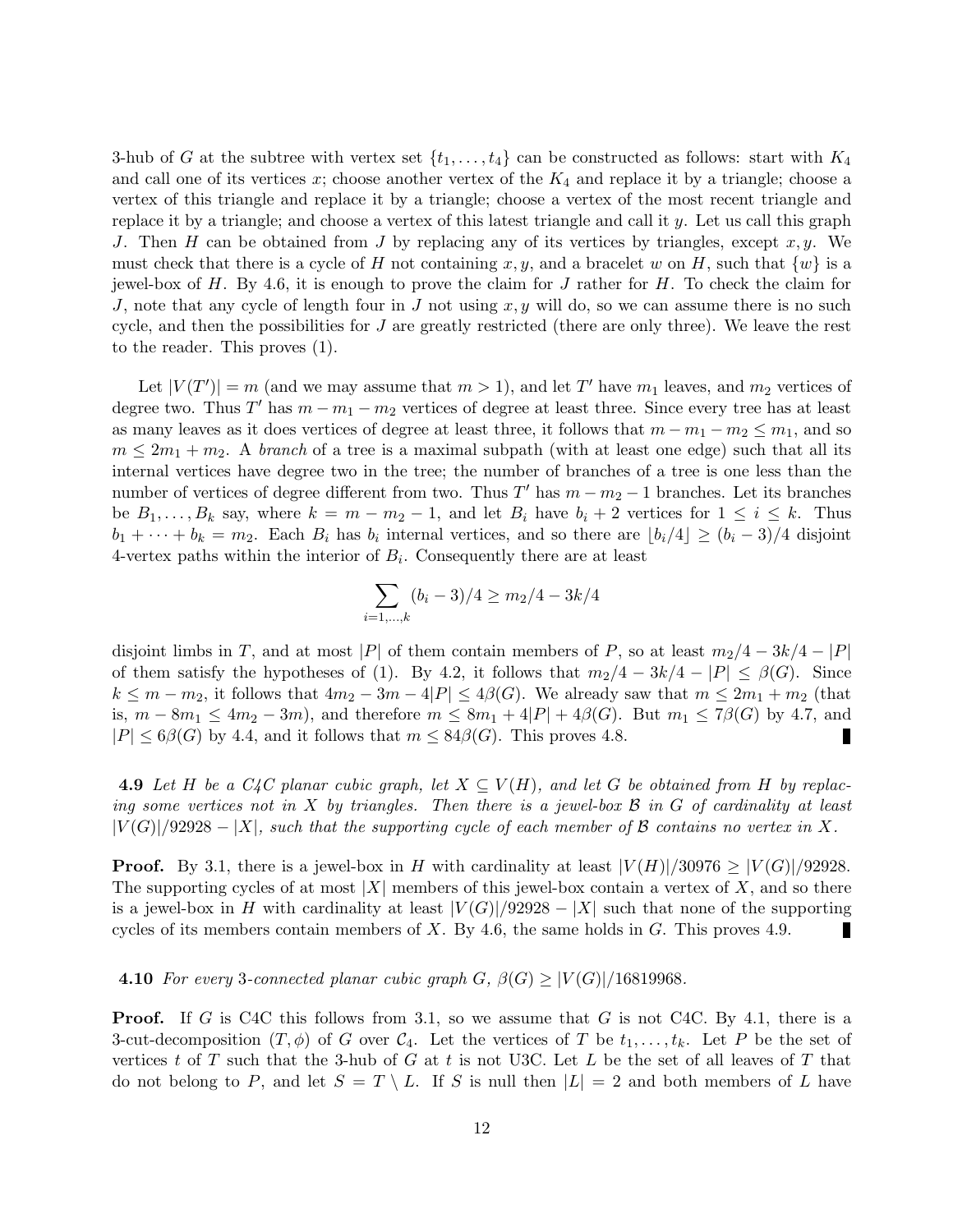U3C 3-hubs, and so by 4.5  $|V(G)| \leq 6$  and the theorem holds. We may therefore assume that S is nonnull. Let  $V(S) = \{t_1,\ldots,t_s\}$  say, where  $s \leq k$ ; and so  $L = \{t_{s+1},\ldots,t_k\}$ . For  $1 \leq i \leq s$ , let  $T_i$  be the subtree of T with vertex set consisting of  $t_i$  and all members of L adjacent to  $t_i$ . Thus  $T_1,\ldots,T_s$  are pairwise disjoint subtrees of T, and every vertex of T belongs to exactly one of them. For  $1 \leq i \leq s$ , let  $H_i$  be the 3-hub of G at  $T_i$ . Then  $V(H_i)$  is the disjoint union of two sets  $X_i, Y_i$ say, where  $Y_i = \phi^{-1}(T_i)$ . Now  $H_i$  is obtained from the 3-hub of G at  $t_i$  (which is C4C) by replacing some vertices not in  $X_i$  by triangles; and so by 4.9 there is a jewel-box  $B_i$  in  $H_i$  of cardinality at least  $|V(H_i)|/92928 - |X_i| \ge |Y_i|/92928 - |X_i|$ , such that the supporting cycle of each member of  $B_i$ contains no vertex in  $X_i$ . By 4.2, it follows that the union of these jewel-boxes is a jewel-box in  $G$ , and so

$$
\sum_{1 \le i \le s} |Y_i| / 92928 - |X_i| \le \beta(G).
$$

But  $|Y_1| + \cdots + |Y_s| = |V(G)|$ , and  $|X_1| + \cdots + |X_s| = 2|E(S)| \leq 2|V(S)|$ , so we deduce that  $|V(G)|/92928 \leq 2|V(S)| + \beta(G)$ . Now every vertex of S either belongs to the inner tree of T or to P, and G is 3-edge-colourable by the four-colour theorem; so by 4.8 and 4.4,  $|V(S)| \leq 90\beta(G)$ . Thus  $|V(G)|/92928 \le 181\beta(G)$ , that is,  $\beta(G) \ge |V(G)|/16819968$ . This proves 4.10.

#### 5 The non-3-connected case.

Now we extend 4.10 to all planar cubic graphs without cutedges. We begin with:

**5.1** Let G be a 3-edge-colourable 2-connected cubic graph. If  $(T, \phi)$  is a 2-cut-decomposition of G then  $|V(T)| \leq 6\beta(G)$ .

**Proof.** Let  $F_1, F_2, F_3$  be pairwise disjoint perfect matchings of G.

(1) Let  $(T, \phi)$  be a 2-cut-decomposition of G such that

- $\phi^{-1}(t) \neq \emptyset$  for each  $t \in V(T)$
- $\phi^{-1}(f) \subseteq F_3$  for every edge  $f \in E(T)$ .

Then  $|E(T)| \leq \beta(G)$ .

Let  $t \in V(T)$ . Since  $\phi^{-1}(f) \subseteq F_3$  for every edge  $f \in E(T)$  incident with t, it follows that every edge  $e = uv \in F_1 \cup F_2$ , if  $\phi(u) = t$  then  $\phi(v) = t$ . Moreover, since  $\phi^{-1}(t) \neq \emptyset$ , it follows that there is an edge  $e = uv \in F_1 \cup F_2$  with  $\phi(u) = t$ . Consequently there is a cycle C with  $E(C) \subseteq F_1 \cup F_2$ such that  $V(C) \subseteq \phi^{-1}(t)$ . Since this holds for each  $t \in V(T)$ , we deduce that there are at least  $|V(T)|$ cycles within  $F_1 \cup F_2$ , and so  $|E(T)| \leq \beta(G)$  by 4.3. This proves (1).

(2) For every 2-cut-decomposition  $(T, \phi)$  of G, if  $\phi^{-1}(t) \neq \emptyset$  for each  $t \in V(T)$  then  $|E(T)| \leq 3\beta(G)$ .

For let  $f \in E(T)$ , and let  $e_1, e_2$  be the two edges in  $\phi^{-1}(f)$ . Since  $\{e_1, e_2\}$  is a cut of even cardinality of a cubic graph, it follows that every perfect matching contains an even number of members of this cut, and in particular one of  $F_1, F_2, F_3$  includes both of  $e_1, e_2$ . From the symmetry between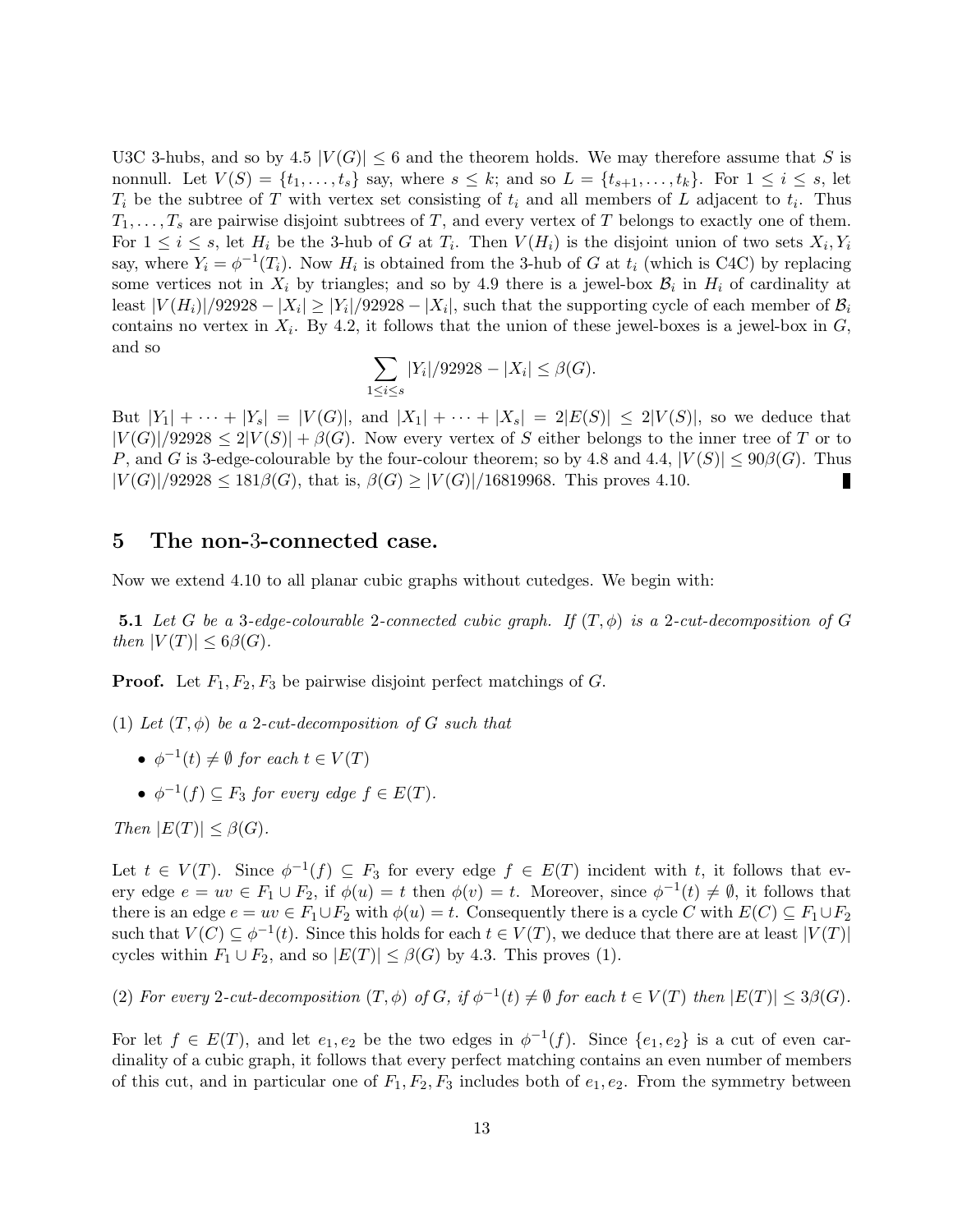$F_1, F_2, F_3$ , we may assume that  $\phi^{-1}(f) \subseteq F_3$  for at least one-third of all edges  $f \in E(T)$ , and so by contracting all other edges  $f \in E(T)$ , we obtain a 2-cut-decomposition  $(S, \phi)$  with  $|E(S)| \geq |E(T)|/3$ , satisfying the hypotheses of (1). Consequently  $|E(S)| \leq \beta(G)$ , and so  $|E(T)| \leq 3\beta(G)$ . This proves (2).

Now we deduce the theorem. Let  $(T, \phi)$  be a 2-cut-decomposition of G, and let  $n_1, n_2$  and  $n_3$ be the number of vertices of T of degree 1,2 and at least 3 respectively. From the definition of a cut-decomposition,  $\phi^{-1}(t) \neq \emptyset$  for each  $t \in V(T)$  with degree one or two; so by contracting edges of T appropriately, we deduce that there is a 2-cut-decomposition  $(S, \phi)$  of G with  $|V(S)| \ge n_1 + n_2$ , such that  $\phi^{-1}(s) \neq \emptyset$  for each  $s \in V(S)$ . It follows from (2) that  $|E(S)| \leq 3\beta(G)$ , and so  $n_1 + n_2 - 1 \leq$  $3\beta(G)$ . Since T is a tree, it follows that  $n_3 \leq n_1 - 2$ , and so

$$
|V(T)| = n_1 + n_2 + n_3 \le 2n_1 + n_2 - 2 \le 2(n_1 + n_2 - 1) \le 6\beta(G).
$$

Г

This proves 5.1.

We would like to define a notion analogous to "3-hub" for a 2-cut-decomposition, but we have to be more careful. Let  $(T, \phi)$  be a 2-cut-decomposition of G, and let  $t \in V(T)$ . We say that t is solid if for every edge  $f \in E(T)$  incident with t, and every  $e \in \phi^{-1}(f)$ , e is incident in G with some vertex of  $\phi^{-1}(t)$ . Let  $t \in V(T)$  be solid; let  $X_0 = \phi^{-1}(t)$ , and let  $f_1, \ldots, f_k$  be the edges of T incident with t, where  $f_i$  is incident with a vertex of  $T_i$  for  $1 \leq i \leq k$ . Let G' be obtained from  $G|X_0$  by adding a new edge  $x_i y_i$  for  $1 \leq i \leq k$ , where  $x_i, y_i$  are the two vertices in  $X_0$  incident in G with edges in  $\phi^{-1}(f_i)$ . We call G' the 2-hub of G at t. We need an analogue of 4.2, as follows.

**5.2** Let  $(T, \phi)$  be a 2-cut-decomposition of a 2-connected cubic graph G, let  $t_1, \ldots, t_k \in V(T)$  be solid, and for  $1 \le i \le k$ , let  $H_i$  be the 2-hub of G at  $t_i$ . For  $1 \le i \le k$  let  $\mathcal{B}_i$  be a set of bracelets of G, such that

- $\mathcal{B}_i$  is a jewel-box of  $H_i$ , and
- if C is the supporting cycle of a member of  $\mathcal{B}_i$ , then  $V(C) \subseteq \phi^{-1}(t)$ .

Then  $\mathcal{B}_1 \cup \cdots \cup \mathcal{B}_k$  is a jewel-box in G.

**Proof.** Suppose not. Let w be the sum of the looks of a subset of  $\mathcal{B}_1 \cup \cdots \cup \mathcal{B}_k$ , and for  $i = -1, 0, 1$  let  $F_i$  be the set of all  $e \in E(G)$  with  $w(e) = i$ ; and suppose there is a cut D of G such that every edge of D belongs to  $F_{-1}$  except for one, f say, that belongs to  $F_0$ . Choose  $D = \delta(X)$  and  $f \in D$  with  $|D|$ minimum, and, subject to that, with |X| minimum; then, as in the proof of 4.2,  $G[X, G](V(G) \setminus X)$ are both connected.

(1) Let  $e \in T$ , let  $S_1, S_2$  be the two components of  $T \setminus e$ , and for  $i = 1, 2$  let  $Y_i = \phi^{-1}(V(S_i))$ . Then one of  $X \cap Y_1, X \cap Y_2, Y_1 \setminus X, Y_2 \setminus X$  is empty.

Suppose all four of these sets are nonempty. Let  $\delta(Y_1) = \{a_1a_2, b_1b_2\}$ , where  $a_i, b_i \in Y_i$  for  $i = 1, 2$ . Since  $G[X, G](V(G) \setminus X)$  are both connected, at least one of the edges  $a_1a_2, b_1b_2$  has both ends in X, and at least one has both ends in  $V(G) \setminus X$ ; so we may assume that  $a_1, a_2 \in X$  and  $b_1, b_2 \in V(G) \setminus X$ . In particular, neither of  $a_1a_2,b_1b_2$  belongs to D; so from the symmetry between  $Y_1,Y_2$ , we may assume that both ends of f belong to  $Y_2$ . Now  $\delta(Y_1) \subseteq F_0$ , from the choice of  $\mathcal{B}_1,\ldots,\mathcal{B}_k$ , and so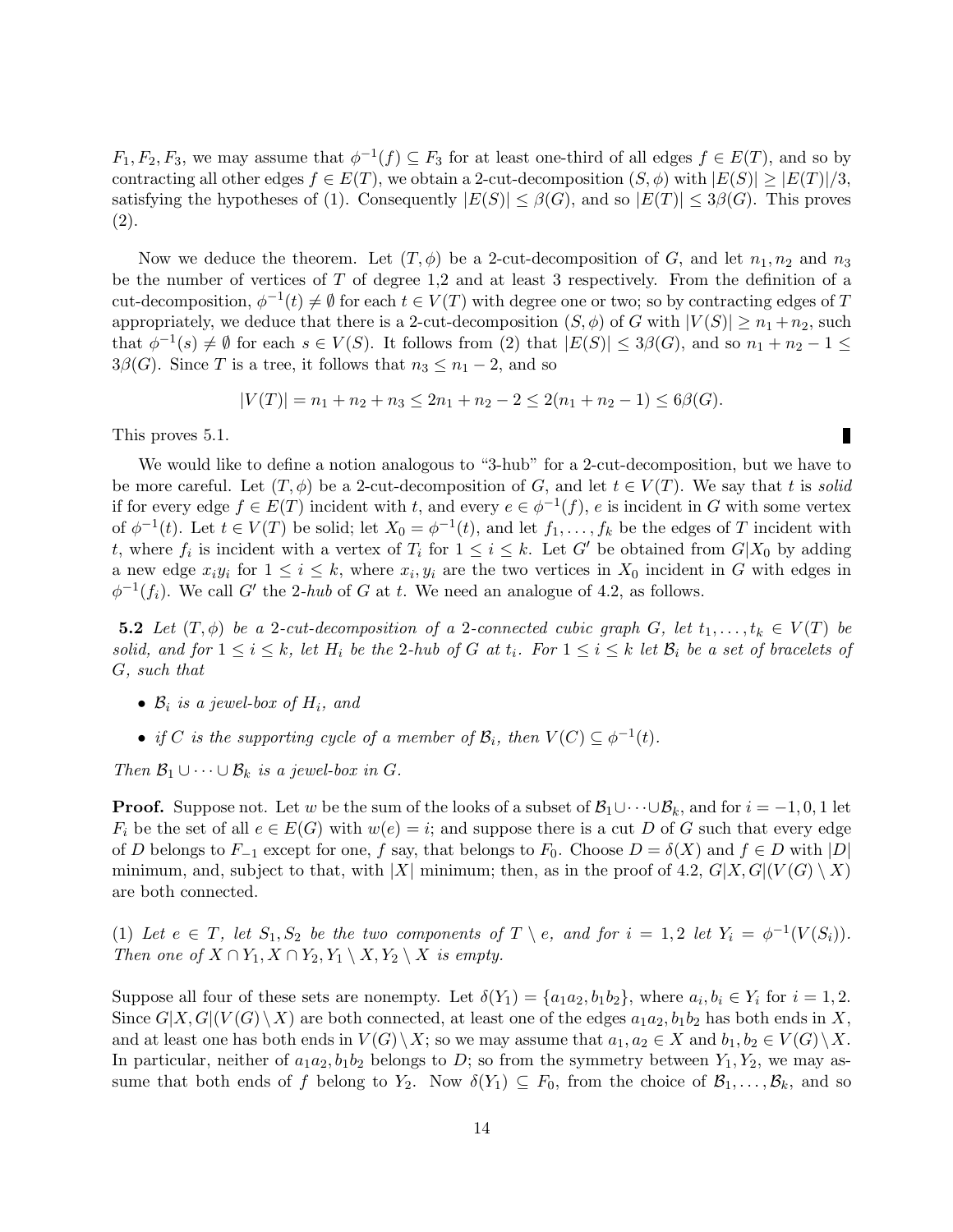$a_1a_2, b_1b_2 \in F_0$ . Thus every edge of  $\delta(X \cap Y_1)$  belongs to  $F_{-1}$  except for exactly one in  $F_0$ , namely  $a_1a_2$ . From the minimality of  $|D|$ , it follows that  $\delta(X \cap Y_1)| \geq |\delta(X)|$ , and so  $|\delta(X \cap Y_2)| = 2$ , and  $\delta(X \cap Y_1) = |\delta(X)|$ , and yet  $|X \cap Y_1| < |X|$ , contrary to the minimality of  $|X|$ . This proves (1).

Since G is 2-connected and therefore  $|D| \geq 2$ , we may choose  $e \in D$  with  $e \neq f$ . Thus  $\phi(e) = -1$ , and so e is an edge of the supporting cycle of some member of  $\mathcal{B}_1 \cup \cdots \cup \mathcal{B}_k$ ; say  $e \in E(C_1)$  where  $C_1$  is the supprting cycle of some  $w_1 \in \mathcal{B}_1$ . Let  $Y_0 = \phi^{-1}(t_1)$ . Let  $e = xy$ ; then since  $V(C_1) \subseteq Y_0$  it follows that  $x, y \in Y_0$ , and since  $e \in \delta(X)$ , we deduce that  $X \cap Y_0, Y_0 \setminus X$  are both nonempty. Let  $S_1, \ldots, S_s$ be the components of  $T \setminus \{t_1\}$ , and for  $1 \leq i \leq s$  let  $e_i$  be the unique edge of T incident with  $t_1$  and an end in  $V(S_i)$ . For  $1 \le i \le s$ , let  $Y_i = \phi^{-1}(S_i)$ . Thus  $Y_0, Y_1, \ldots, Y_s$  are pairwise disjoint subsets of  $V(G)$  with union  $V(G)$ . The 2-hub  $H_1$  of G at  $t_1$  is therefore obtained by contracting all edges of  $G|Y_i$  and one of the two edges of  $\phi^{-1}(e_i)$ , for  $1 \leq i \leq s$ . Since D is not a cut of  $H_1$  (because  $\mathcal{B}_1$  is a jewel-box of  $H_1$ ) it follows that for some  $i \in \{1, \ldots, s\}$ , both  $X \cap Y_i, Y_i \setminus X$  are nonempty. But since both  $Y_0 \cap X$ ,  $Y_0 \setminus X$  are nonempty, this contradicts (1) applied to the edge  $e_i$ . This proves 5.2.

Now we prove the main theorem of the paper, 2.2, which we restate:

#### **5.3** Let G be a planar cubic graph with no cutedge. Then  $\beta(G) \geq |V(G)|/218659584$ .

**Proof.** We proceed by induction on  $|V(G)|$ . If G is not connected, the result follows from the inductive hypothesis applied to the components of  $G$  (for the union of jewel-boxes in different components is a jewel-box in  $G$ , as is easily seen). Thus we may assume that  $G$  is connected and hence 2-connected, since it has no cutedge. If G is 3-connected the result follows from 4.10, so we may assume that G is not 3-connected. Hence there is a 2-cut-decomposition  $(T, \phi)$  of G; choose such a decomposition with  $|V(T)|$  maximum. (This is possible by 5.1.)

# (1) Let  $t \in V(T)$  such that  $\phi^{-1}(t) \neq \emptyset$ . Then t is solid, and the 2-hub of G at t is 3-edge-connected.

For let  $f_1,\ldots,f_k$  be the edges of T incident with t, and let  $T_1,\ldots,T_k$  be the components of  $T \setminus \{t\}$ , where  $f_i$  is incident with a vertex  $t_i$  of  $T_i$  for  $1 \leq i \leq k$ . Let  $X_0 = \phi^{-1}(t)$ , and for  $1 \leq i \leq k$  let  $X_i = \phi^{-1}(T_i)$ . To prove that t is solid, let  $e \in \phi^{-1}(f_1)$  say, where  $e = uv$ . Since  $\phi^{-1}(f_1) = \delta(X_1)$ , exactly one of  $u, v \in X_1$ , say u. We must show that  $v \in X_0$ . For suppose not; then v is in one of  $X_2, \ldots, X_k$ , say  $X_2$ . Let T' be the tree obtained from T by deleting the edges  $f_1, f_2$  and adding a new vertex s adjacent to  $t_1, t_2, t$ . Then  $(T', \phi)$  is a 2-cut-decomposition of G (to see this, note that s has degree at least three in  $G$ , and every other vertex of  $T$  has the same degree in  $T$  and in  $T'$ , except for t, and  $\phi^{-1}(t) \neq \emptyset$ .) But this contradicts the maximality of  $|V(T)|$ . This proves that t is solid.

Let H be the 2-hub of G at t, and for  $1 \leq i \leq k$  let  $x_i, y_i$  be the two vertices in  $X_0$  incident in G with an edge of  $\delta(X_i)$ ; thus  $x_i y_i$  is an edge  $e_i$  say of H. Suppose that H is not 3-edge-connected; then there is a partition  $Y_1, Y_2$  of  $\phi^{-1}(t)$  into two nonempty subsets, such that there are exactly two edges of H between  $Y_1, Y_2$ . Let T' be the tree obtained from T by deleting t and adding two new vertices  $s_1s_2$ , where  $s_1, s_2$  are adjacent, and for  $1 \le i \le k$   $s_1$  is adjacent to  $t_i$  if and only if  $x_i, y_i \in Y_1$ , and otherwise  $s_2$  is adjacent to  $t_i$ . (In particular, if  $e_i$  joins a vertex of  $Y_1$  to a vertex of  $Y_2$  then  $s_2$ is adjacent to  $t_i$ .) Define  $\phi' : V(G) \to V(T')$  by:  $\phi'(v) = s_i$  if  $v \in Y_i$  for  $i = 1, 2$ , and  $\phi'(v) = \phi(v)$ if  $\phi(v) \neq t$ . We claim that  $(T', \phi')$  is 2-cut-decomposition of G. Note that  $\phi'^{-1}(s_i) \neq \emptyset$  for  $i = 1, 2$ , so it remains to check that there are exactly two edges of G in  $\phi'^{-1}(s_1s_2)$ . But since t is solid, this